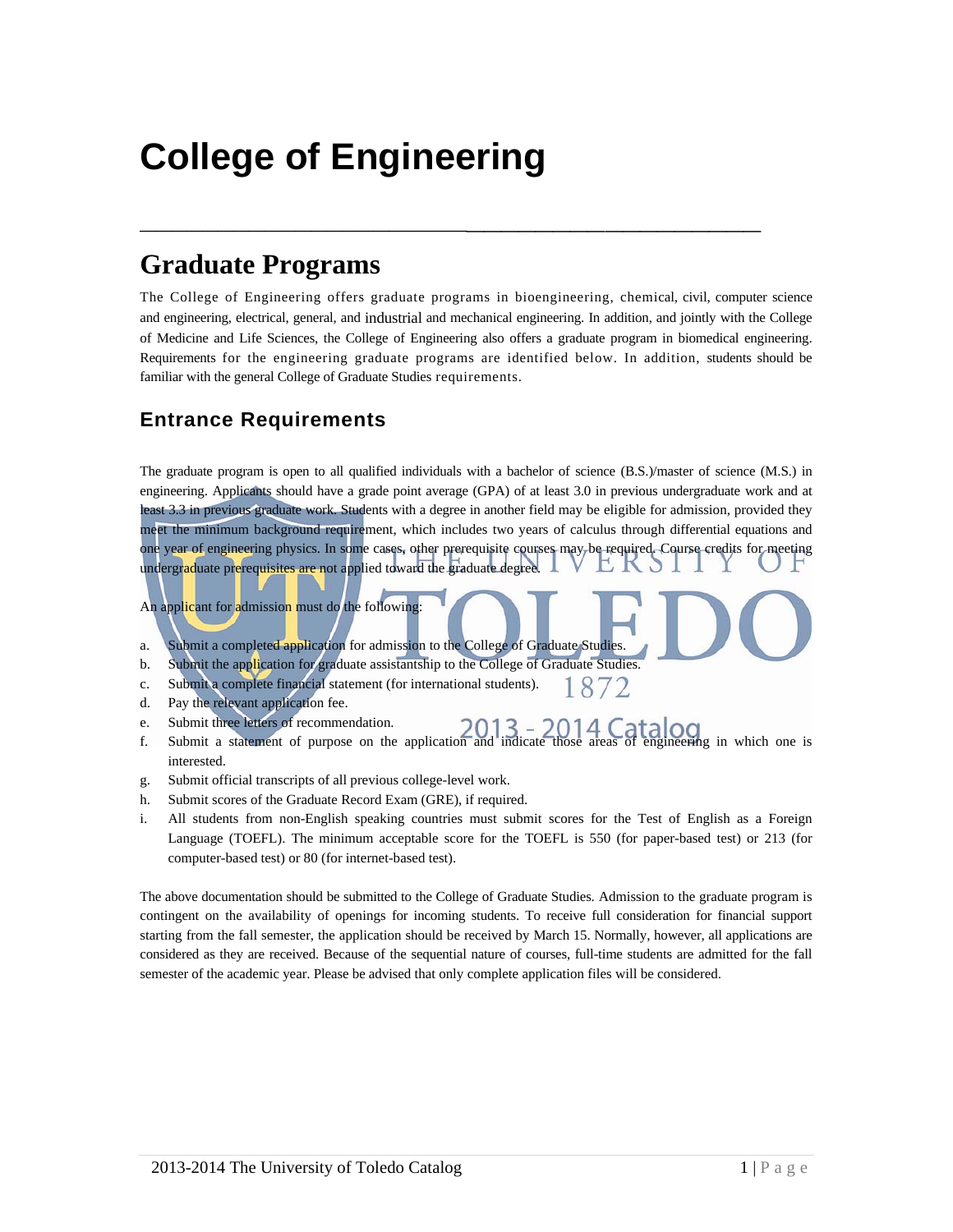# **Admission**

Except for the biomedical engineering program, application for admission should be made to one of the engineering departments for study in specific focus areas. Applications to the biomedical engineering program should be made to this specific program. Application materials should be submitted directly to the College of Graduate Studies.

To be admitted to a graduate program in the College of Engineering, the applicant must have a bachelor's degree in engineering or a closely related field. Admission is made on an individual basis, taking into account the applicant's previous academic record, the intended area of study and professional experience. Individual departments may have additional requirements, which are listed in their departmental descriptions. Generally, a GPA of at least 3.0 is required for admission. Applicants having a GPA of less than 3.0 who demonstrate potential for graduate study may be admitted to the master's program on a provisional or other basis at the option of the department. All students from non-English speaking countries must submit scores for the TOEFL; some departments will require completion of the GRE, as well. Application procedures and general requirements for admission to doctoral programs are described elsewhere in this catalog. The completed College of Graduate Studies application and all required accompanying materials should be submitted directly to the College of Graduate Studies.

The graduate program director of the department that houses the student's proposed area of study will make the admission decision, subject to departmental policies and review by the College of Graduate Studies. Therefore, the applicant should clearly indicate an area of intended concentration and/or the department of intended study. The criteria for admission include the baccalaureate and previous graduate record (grades and curricular content), the student's potential for success as indicated by professional references and relevant post-baccalaureate experience, and, for international students, the scores on required standardized tests.  $\mathbb{H}$  $\sqrt{}$  $H R S$ 

Most successful applicants for the Ph.D. program will have completed a master's degree in the intended area of study or a closely related field. For an applicant who has an outstanding undergraduate record and no master's degree, direct admission to the doctoral program is available. Applicants seeking direct admission must satisfy all prerequisites for graduate study in the intended field of study and must have achieved an undergraduate GPA of at least 3.0.

#### 1872 **Early Admission to M.S. in Engineering**

The College of Engineering encourages students who wish to continue their education and earn graduate degrees in engineering to take the M.S. in engineering early admission option. By entering the M.S. program prior to completing their B.S. degree requirements, talented students may begin working on their graduate research while completing B.S. degree requirements. They may apply certain graduate courses toward selected B.S. course requirements (subject to departmental restrictions).

Students enrolled in a B.S. degree program in engineering at The University of Toledo who are within 18 hours of graduation, have a minimum 3.3 cumulative undergraduate GPA, and have completed their minimum co-op work requirements may be accepted for early admission into an M.S. engineering degree program. Applications will be accepted no earlier than one year (33 semester credit hours) prior to the expected completion of the B.S. program. An expedited application package contains 1) a completed regular application for graduate admission (special student application is not accepted); 2) three letters of recommendation; and 3) a biographical sketch (one page). Students accepted through this process will be granted provisional admission to allow them to enroll in graduate level courses and will be admitted to the M.S. program in the College of Engineering upon completion of their B.S. degrees.

A student must file an M.S. plan of study immediately after being granted early admission to the M.S. program. The plan must specify up to nine credit hours of graduate course work that will be applied in lieu of specific B.S. degree requirements. The student must meet all the requirements of the M.S. program as specified by the College of Graduate Studies, the college and the department.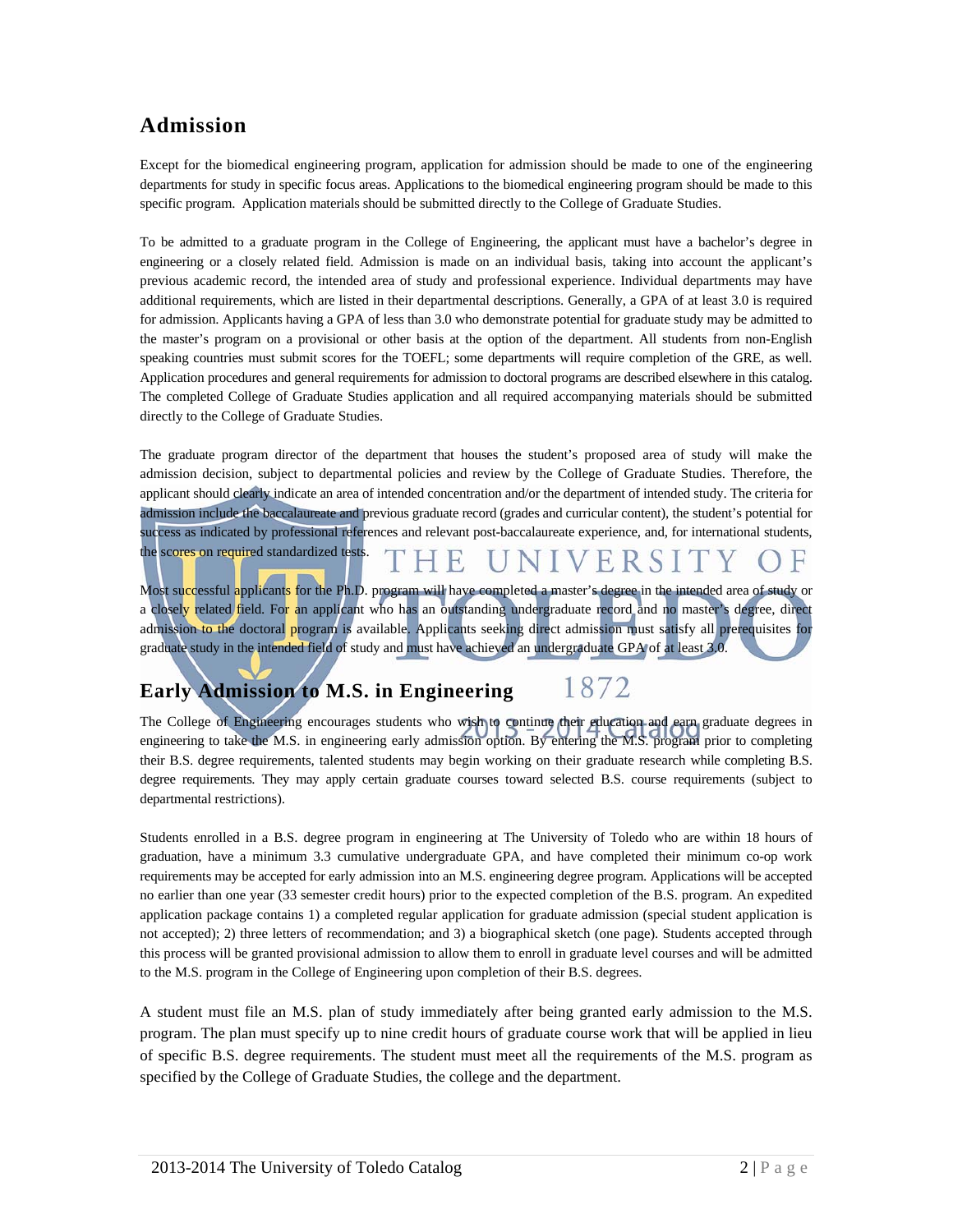# **Master of Science Programs**

The master's degree programs are intended to provide advanced study in a relevant area of engineering. The programs provide sufficient flexibility to allow students to develop an area of specialization, broaden their educational experience into additional areas of engineering, or synthesize an integrated program of interdepartmental studies through a thesis or project.

# **Plan of Study**

The master of science in engineering, master of science in bioengineering, master of science in chemical engineering, master of science in civil engineering, master of science in electrical engineering, master of science in industrial engineering, and master of science in mechanical engineering are offered with the following options:

- 1. **Master of science degree with thesis option:** A minimum of 30 credit hours of approved graduate study, including nine credit hours of master of science thesis under the supervision of a faculty member, is required. Students are required to submit a written thesis and successfully complete the oral defense of the thesis work. Additional guidelines and requirements may exist for individual departments.
- 2. **Master of science degree with non-thesis option:** The master of science with non-thesis option is available with the approval of the department chair or the department graduate program director:
	- a. **Master of science degree with project option:** Students are required to complete 30 credit hours of approved graduate study, including six hours of master of science project as specified by individual department guidelines and requirements. Students are required to submit a written project report to the department.
	- b. **Master of science degree with course work-only option:** Students are required to complete 36 credit hours of approved graduate-level course work. Additional hours of course work to replace thesis or project are selected from departmental electives approved by the department chair or the graduate program director.

A plan of study that specifies the entire master's program to include thesis or project and graduate course work, as well as any specified preparatory undergraduate course work, is to be developed by the student working with his/her adviser. This plan of study is to be submitted for review and approval to the department's graduate director, the department chair, the college's associate dean of graduate studies, and the College of Graduate Studies before 10 graduate credits are completed. Graduate course work is selected from that available in engineering, math, science, business and related fields to include required core courses and/or to satisfy course category restrictions specified by the individual programs. Students should consult the departmental program descriptions for additional requirements.

# **Doctoral Degree Program**

The doctor of philosophy program in the College of Engineering is intended for academically outstanding students with appropriate bachelor's degrees. The program requires the completion and defense of a significant, original research dissertation. Potential fields of study are designated as areas of research focus by individual departments. Potential concentrations are bioengineering, chemical engineering, civil engineering, computer science and engineering, electrical engineering, environmental engineering, industrial engineering, manufacturing engineering, and mechanical engineering.

### **Advisory Committee**

Doctoral students, in consultation with the graduate program director and departmental chair, should select an adviser during their first term of study. Since the adviser is expected to become the student's dissertation supervisor, selection should be based on mutual agreement and common interests, with the expectation that the student and adviser can work effectively together. Notification of the adviser's appointment should be forwarded to the department's graduate program director, the college's associate dean of graduate studies, and the College of Graduate Studies for approval.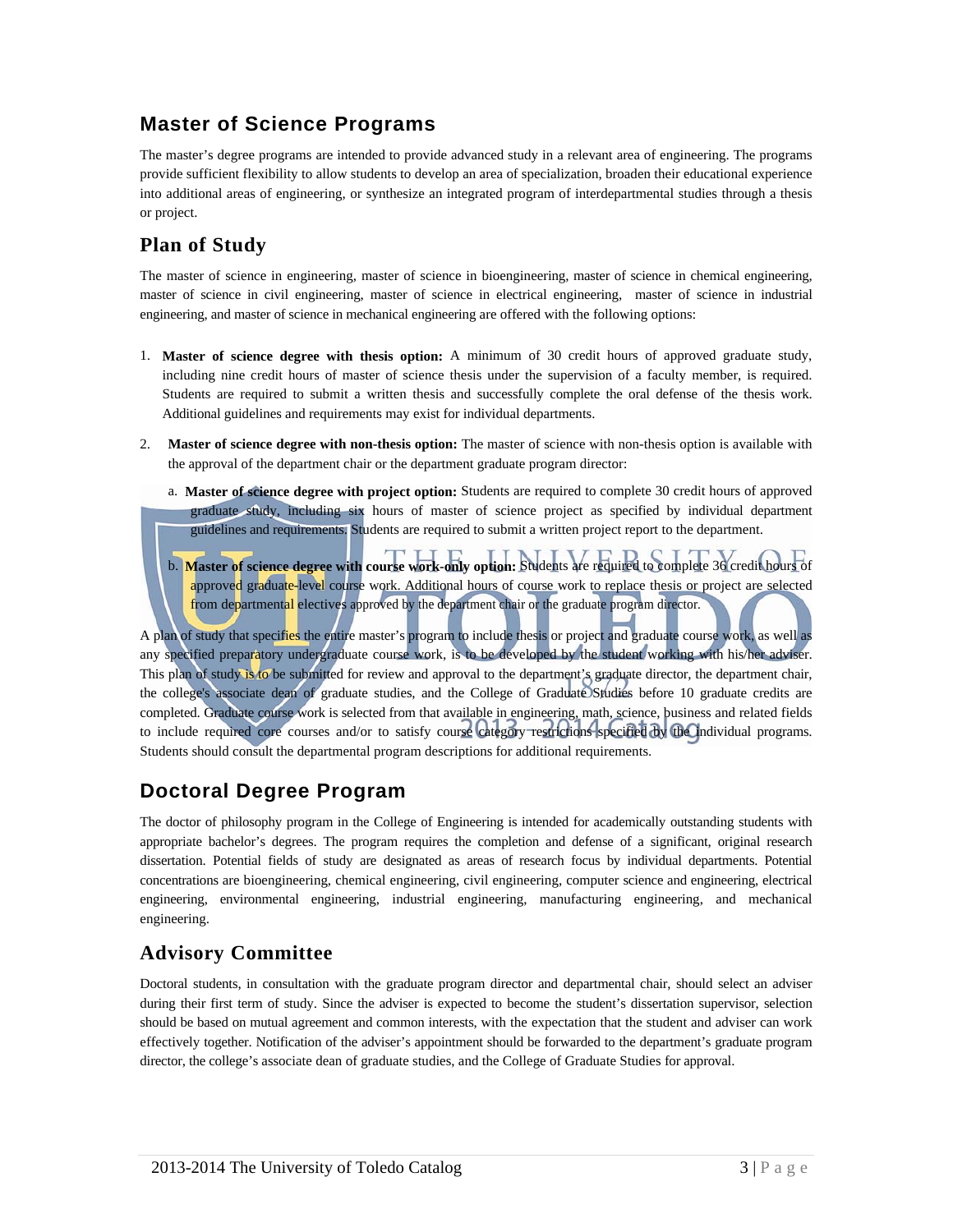When the student and adviser have agreed on a general area for the dissertation within the first year of study, an advisory committee should be appointed, subject to the approval of the graduate program director and departmental chair. This committee, in general, is composed of a minimum of five graduate faculty members, with at least one of whom from outside the focus area and one from outside the department of the adviser. The duties of the advisory committee include developing a plan of study that will prepare the student in the chosen field and facilitate successful completion of the dissertation; reviewing and approving the dissertation proposal; advising and assisting in the completion of the dissertation research and preparation of the manuscript; and conducting the dissertation defense. Students are referred to additional details and requirements provided in the Graduate Student Handbook of individual departments.

# **Plan of Study**

The advisory committee's first responsibility is to develop and submit for approval a doctoral program plan of study that meets all University, college and departmental requirements. This document specifies the course work and other requirements for the Ph.D.; it sets a tentative schedule for the examinations, and for presentation and defense of the dissertation proposal. Submission of the plan of study for approval to the graduate director, the departmental chair and the College of Graduate Studies also accomplishes official appointment of the advisory committee.

The plan of study requires a minimum of 45 credit hours each of dissertation and course work. (Students admitted to the Ph.D. program with an M.S. degree are granted up to 30 course work credits for their M.S. degree.) Course work must satisfy core course and other requirements specified for the student's focus area by the department.

# **Residence Requirement**

The College of Graduate Studies has established an academic residency requirement in order to provide doctoral students with the opportunity to engage in intensive, concentrated study over an extended period of time in association with faculty members and other students in an atmosphere conducive to a high level of intellectual and scholarly activity. 1872

Doctoral students satisfy the doctoral residency requirement by completing at total of 18 hours of coursework taken over 3 consecutive semesters. Enrollment in a summer term is not required to maintain continuity, but credits earned during summer terms could count toward the 18 hours required for residency. Each graduate program may exclude certain courses and credit hours from meeting the residency requirement.

Any exceptions to the residency requirement should be requested to the College of Graduate Studies on the "Residency Requirement Exception Form" that should be attached to a Plan of Study for students who have been determined by their academic program to need an exception to the residency requirement.

# **Examinations**

At the discretion of the student's department, either a qualifying examination, a comprehensive examination or both will be required prior to admission to candidacy. Please refer to departmental and University requirements for details of the qualifying or comprehensive examinations.

# **Admission to Candidacy**

When notified the required qualifying or comprehensive examination(s) have been passed and all other departmental requirements for candidacy are fulfilled, the student should initiate formal admission to candidacy. This requires the signed approval of the graduate program director and department chair and notification to the College of Graduate Studies.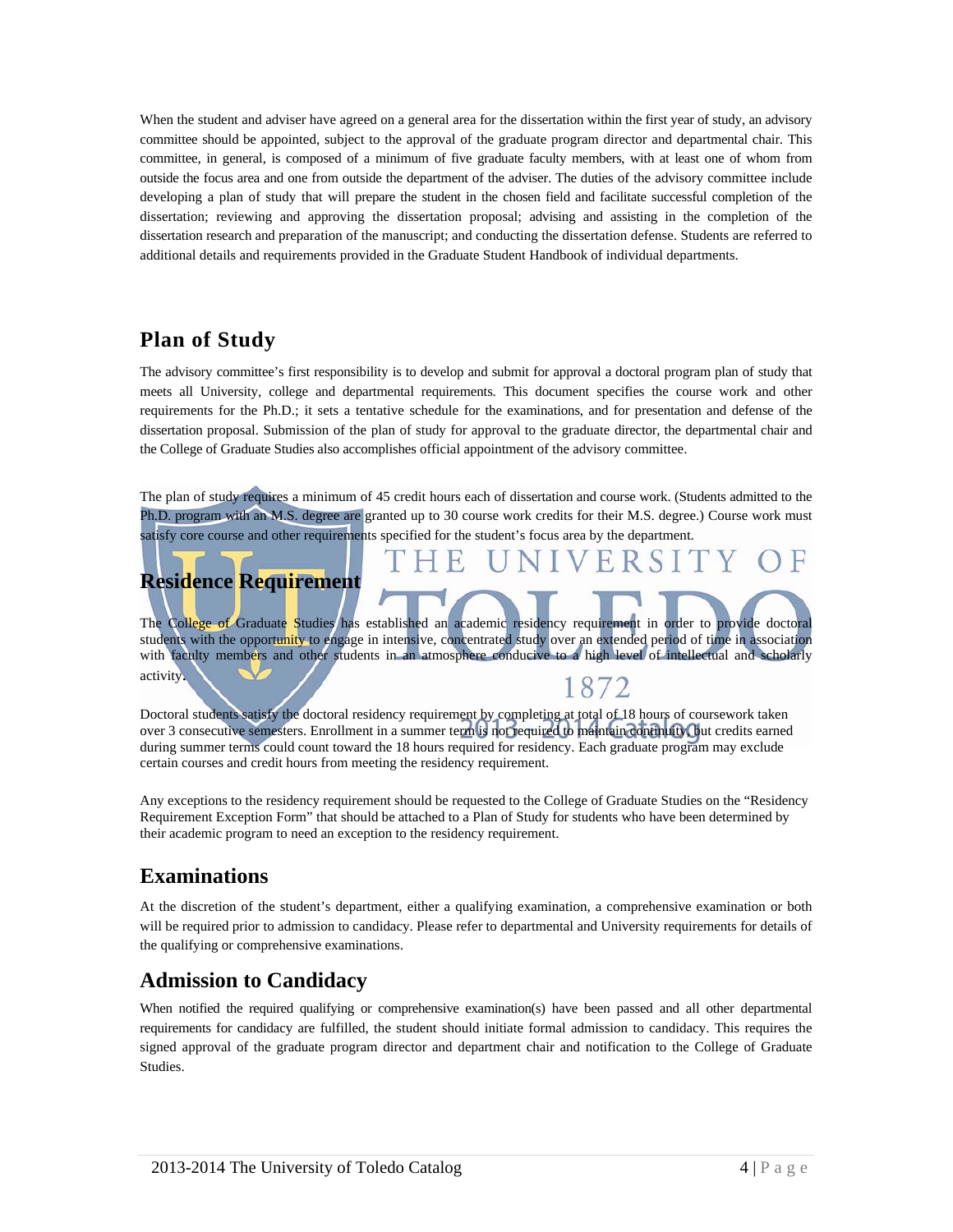### **Dissertation Proposal**

The student, working with the adviser, should develop a detailed written dissertation proposal for presentation to the advisory committee. The proposal should state the objectives, provide appropriate background, and describe the general approach to accomplish the research clearly and completely. Specific procedures and details for the timing, preparation, distribution and defense of this proposal are noted in departmental requirements. An approved copy of the accepted proposal, signed by each member of the advisory committee, will be kept in the student's file.

## **Dissertation Defense**

After the adviser and committee have approved the dissertation proposal, the student should carry out the dissertation plan. When the adviser and student believe the work is complete and ready for defense, a dissertation manuscript should be prepared, with the adviser providing suggestions for improvement, until both the adviser and the student believe the document is ready for publication.

The student should distribute the final adviser-approved manuscript and schedule a defense before the advisory committee.

The defense is open to the public. Notice of the exam should be sent to the departmental graduate director, associate dean of graduate studies of the College of Engineering, and the College of Graduate Studies, and should be posted on College of Engineering bulletin boards.

Following the examination, the advisory committee will vote on whether to approve the dissertation and its defense. The committee will advise the student on what additions or corrections are necessary before another defense is scheduled. When the examination is passed, there are generally revisions for improvement to be implemented before final approval of the document. When the final corrected, signed dissertation is submitted to the College of Graduate Studies through the departmental graduate director, the department chair and the associate dean of graduate studies, the student is certified academically for graduation.

1872

# **Doctor of Philosophy in BIOMEDICAL ENGINEERING**

*Mohamed Samir Hefzy, Program Co-Director from the College of Engineering Dorothea Sawicki, Program Co-Director from the College of Medicine* 

The Doctor of Philosophy in Biomedical Engineering at the University of Toledo is a joint program between The College of Engineering and The College of Medicine. The program is open to qualified students with either degrees in engineering or in science fields such as biology, chemistry, physics, mathematics, or computer science. Since prospective students have a variety of backgrounds, the requirements for admission vary.

The degree is conferred based on high scholarly attainment in the field of biomedical engineering. This program incorporates a formal entrepreneurship component in collaboration with the College of Business and Innovation (COBI) to encourage PhD students to commercialize the biomedical technology they may develop as part of their dissertation research. The curriculum also provides a PhD program for MD students from undergraduate engineering backgrounds that are interested in pursuing a dual degree and careers as physician scientists.

In addition to coursework requirements, continuation within the Ph.D. program requires that the student pass two major examinations: (1) the Ph.D. Qualifying Exam and (2) the defense of the Dissertation Research Proposal. Completion of the Ph.D. degree requires the writing and defense of the Dissertation and the writing of a business commercialization plan and/or publication of the research findings.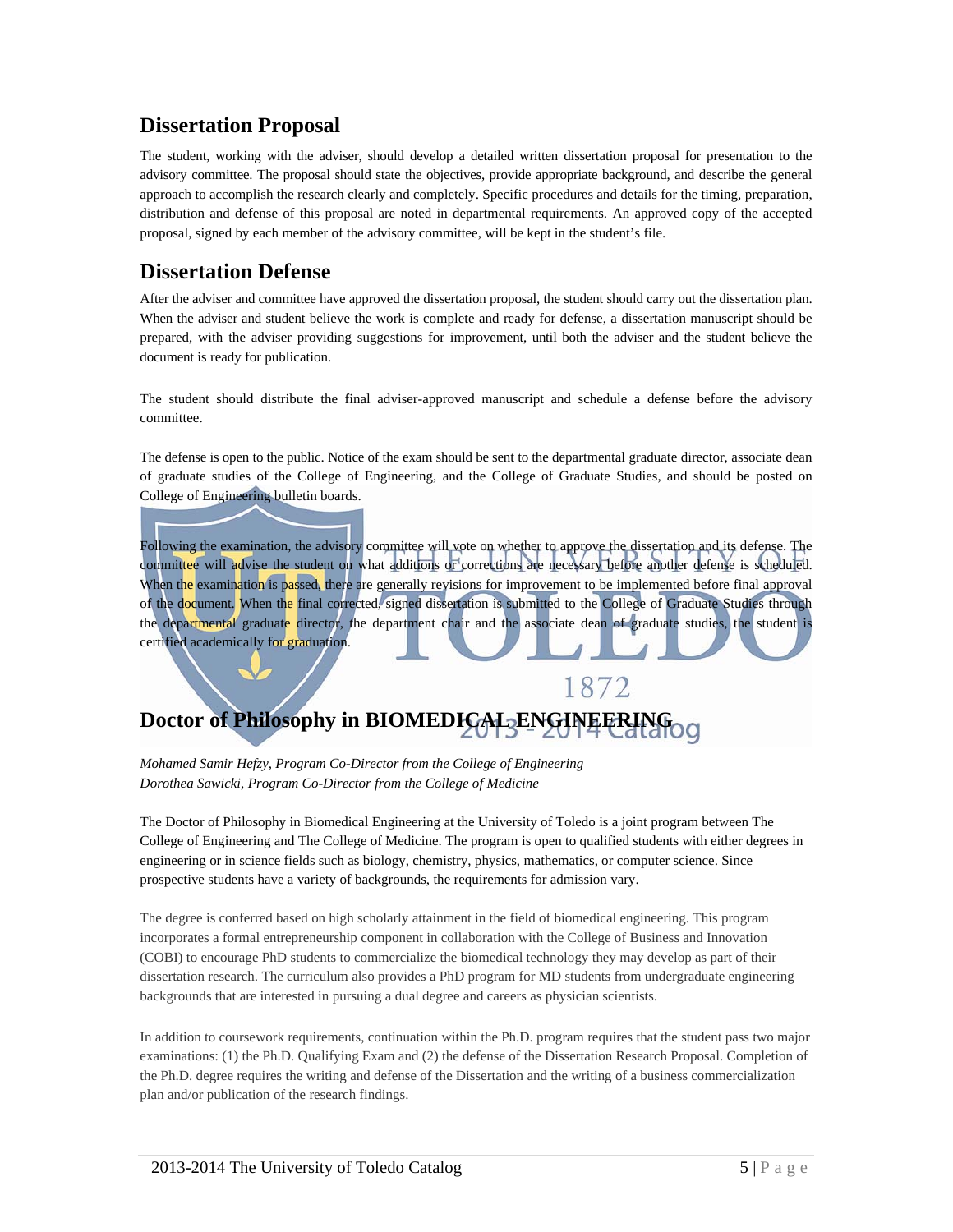# **Curriculum**

A minimum of 90 semester credit hours of approved graduate coursework are required beyond the B.S. degree. For students directly admitted into the Ph.D. program with a B.S. degree, the minimum coursework requirements specified below must be satisfied.

- Register and attend a weekly seminar series in the College of Engineering or the College of Medicine and Life Sciences. Registration and attendance is mandatory every semester.
- Complete 13 hours of core coursework.
- Complete 12 hours of engineering/life sciences elective coursework.
- Complete 3-6 hours of entrepreneurship elective coursework.
- Complete 15 hours of other engineering/science elective coursework.
- Complete at least 45 semester hours of dissertation research. A student can register for dissertation research only after passing the *Qualifying Exam*.

The PhD curriculum requirements are designed to allow students maximum flexibility in selecting coursework appropriate for the research area. The curriculum for the PhD in Biomedical Engineering centers on several core course requirements in mathematics, engineering, and the life sciences. Additional technical courses are taken as needed to support the research area. In addition to the technical content, students take two courses from the College of Business on intellectual property and research commercialization, and develop a business plan to commercialize their dissertation research. Individual course selections are made by the student and the student's research advisor and/or dissertation committee.

The core courses include the following: i) Computational Physiology, ii) a math course at the 7000 or 8000 level as a prerequisite for the mathematics core course, iii) choice of one of the following two mathematics core courses: MIME 8100 Advanced Engineering Mathematics II or MATH 8510 Partial Differential Equations, iv) INDI 802 On Being a Scientist, and v) a choice of 3+ credit hours from the following College of Medicine courses: BMSP 833 CPRA in Protein Structure and Function; BMSP 834 CPRA in Genes and Genomes; BMSP 835 CPRA in Cell Biology and Signaling; BMSP 836 CPRA in Biomembranes; ORTH 790 Orthopaedic Biomechanics I or equivalent; MPHY 804 Diagnostic Radiological Physics or equivalent. Students emphasizing the biological sciences must complete at least 5 credit hours of biomedical sciences program (BMSP) courses.

The PhD in Biomedical Engineering includes an entrepreneurial component which is nurtured through close interaction with the COBI Each student in this degree program completes the course EFSB 6590 New Venture Creation as part of the approved elective coursework. Students may also elect to complete the additional graduate level COBI course EFSB 6690 Technology Commercialization.

# **Qualifying Examination**

The Qualifying Examination is an oral exam used to assess a student's critical thinking skills and understanding of the foundational material essential for success in the doctoral program. For students accepted into the Ph.D. program, the Ph.D. Qualifying Exam will occur after the completion of the required first year coursework comprising the core courses in physiology, mathematics and the courses from the College of Medicine and Life Sciences. The students rotate through 3 different examination topics which are mediated by 2-3 faculty members. Each testing topic lasts no more than 25 minutes; each student is asked questions of increasing difficulty until the perimeter of the student's knowledge is determined. All students are tested on the common areas of mathematics and physiology. Each student selects the third test segment from the three broad specialization areas of biomechanics, bioprocessing/molecular & cellular biology, and bioelectrical systems.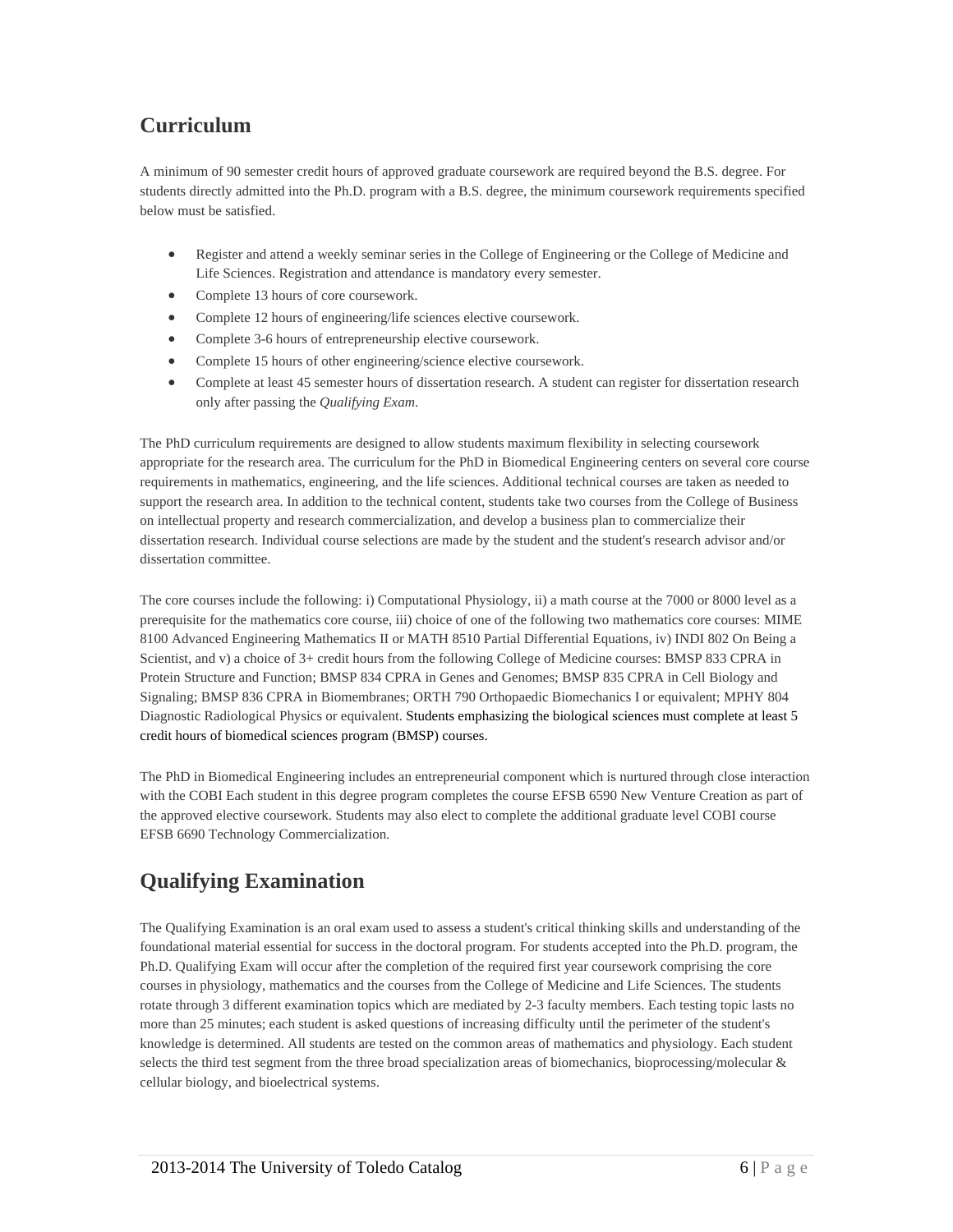Following the finalization of the examination outcomes, the Program Co-Directors immediately notify the students tested in writing of the testing outcome. If retesting is required, the student is also informed of the date of testing and the topic(s) to be retested. Students who do not receive an outright pass on the first examination have one opportunity to retest with a passing score or are dismissed from the program.

## **Ph.D. Dissertation Committee**

Following the successful completion of the Qualifying Examination, students are expected to form their dissertation committees with the advice and consent of their research advisors. Each committee must consist of at least five UT Graduate Faculty. Affiliated Faculty must constitute the majority on each committee. Each committee must include at least one Affiliated Faculty member from the College of Engineering, one from the College of Medicine and Life Sciences, and one external faculty member usually from the College of Business and Innovation.

# **Doctoral Candidacy**

All doctoral students must meet the following requirements before being admitted to doctoral candidacy:

- Pass the Biomedical Engineering Qualifying Examination
- Select a dissertation committee
- Obtain at least a 3.0/4.0 for all graduate level coursework

TUE **IINIVED CITV**  $\cap$   $\Gamma$ Prior to initiating dissertation research, each student must complete and file a Graduate Research Advisory Committee Approval and Assurances Form (GRAD) with the College of Graduate Studies. Students must complete this form and receive the required approvals prior to beginning any research for a thesis involving humans, animals, radiation, or biohazardous substances.

# **Dissertation Research Proposal Examination**

The dissertation research proposal is a document written by the student describing the research to be undertaken for the dissertation. The oral examination consists of the presentation of the written proposal by the student to the dissertation committee in a closed forum. The dissertation research proposal must be written and presented within one calendar year of passing the Qualifying Examination. A student may request an extension of up to one additional calendar year with the approval of the faculty advisor.

The dissertation research proposal should describe the background, goals, hypotheses, and general methods of the proposed research. The proposal should be structured in a manner similar to an NIH grant application. Copies of the proposal must be given to all members of the dissertation committee at least two weeks before the oral presentation. The dissertation proposal must then be formally presented to the dissertation committee and defended to their satisfaction.

# **Entrepreneurship component**

Each student will integrates his/her COBI coursework with his/her research discoveries and submits a formal business plan to commercialize the dissertation research. This plan must be presented and approved by the dissertation committee prior to the final approval of the dissertation. The committee, which includes one faculty member from the COBI, may seek the advice of others in evaluating the submitted plan.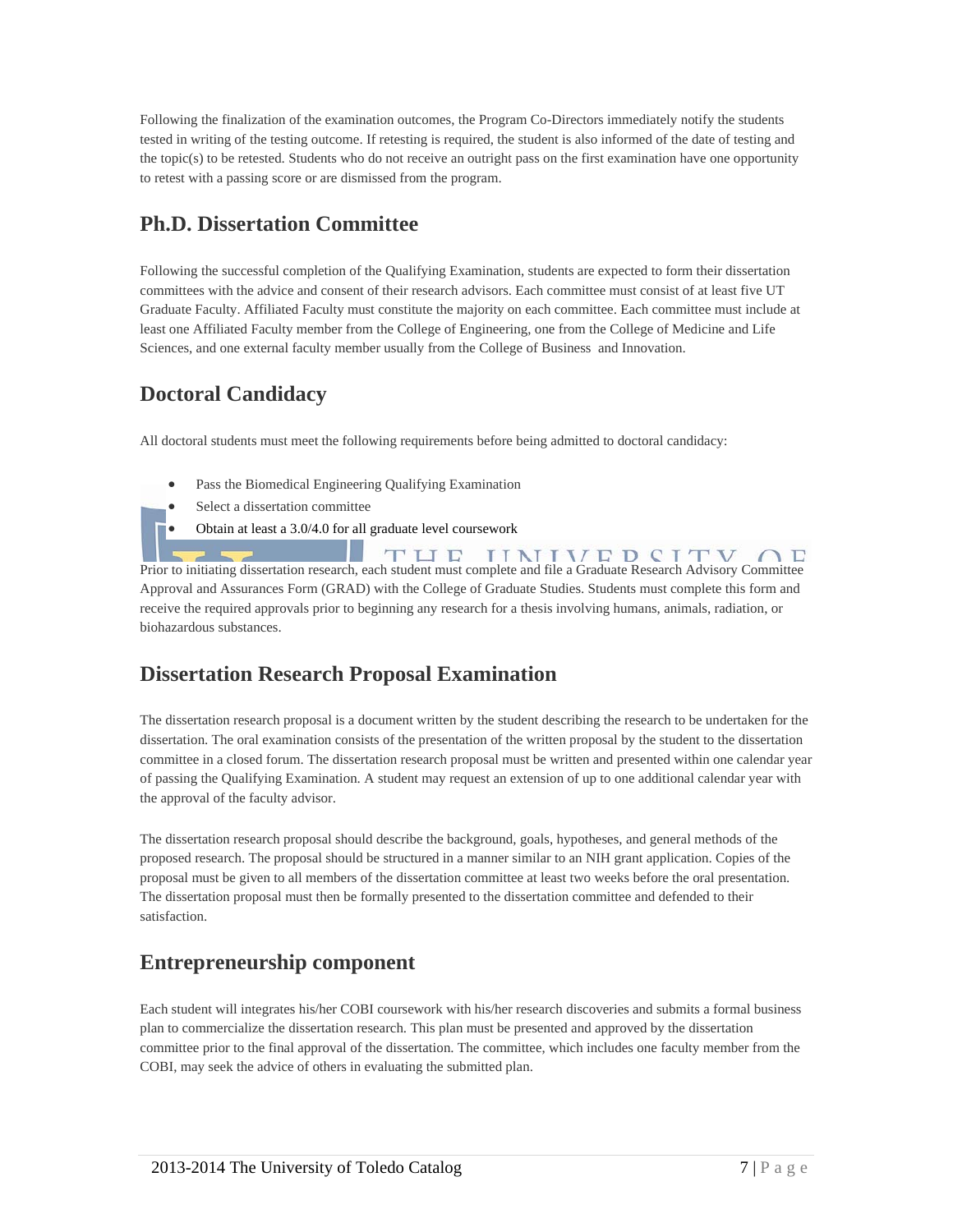In recognition of the fact that some students will focus on more fundamental scientific research which may have limited commercial value, a student may request from the dissertation committee a substitution of the business plan by a research equivalent of this requirement. An example of such an equivalent requirement would be evidence of submission and/or publication of two peer-reviewed journal articles.

# **Ph.D. Dissertation and Defense**

When the dissertation research is completed to the satisfaction of the faculty advisor, the student prepares a complete draft of the Ph.D. dissertation. The student must submit the final draft of the dissertation to each committee member for his or her critical evaluation and review at least two (2) weeks prior to the defense. The dissertation defense consists of a 45 minute formal oral presentation by the student, followed by open and closed question sessions. The dissertation committee then votes, and a majority of the committee must concur on the final decision. If the student does not pass the dissertation defense, then the dissertation committee, in consultation with the Program Director, will decide a course of future action.

# **Time Limit**

Doctoral candidacy automatically terminates five (5) years after admission to candidacy. All requirements for the doctoral degree must be completed within seven (7) years of admission to the Ph.D. program (registration for first doctoral level class). To continue beyond the time limit, a written request for extension to the research advisor and the two Co-Directors of the Biomedical Engineering Committee must be submitted and approved Upon approval though the required channels of The College of Engineering, the extension request must be forwarded to The College of Graduate Studies for final review and approval.

# **J.D./M.S. Dual Degree Program**

The J.D./M.S. dual degree program offers a student who has been admitted to The University of Toledo College of Law and one of The University of Toledo College of Engineering master of science programs the opportunity to complete requirements for both the J.D. and the M.S. degrees through a program of integrated curriculum in an accelerated period of study. The program is designed for full-time students who have an undergraduate degree in engineering or its equivalent. Students with a non-engineering undergraduate degree will be required to complete all prerequisite courses required by the College of Engineering, depending on the nature of the undergraduate degree.

# **Admission**

Students should apply for the dual degree program using both the College of Law standard application form and the College of Graduate Studies application form. A joint admissions committee consisting of admission committee members from both colleges will review those College of Law applications that request dual admission. Although admission to both colleges is required before the student can begin the joint degree program, a student can begin a program in one college and later add the dual-degree program. In this case, only courses completed after admission to the dual-degree program can be counted toward the degree requirements in the discipline.

# **Advising**

The College of Law and the College of Engineering, with the College of Graduate Studies, will administer and advise with regard to that school's curriculum, requirements and guidelines. Within the College of Engineering, advising is handled within the individual department of enrollment and coordinated through the associate dean of graduate studies. A dual program oversight committee will review policies and monitor the progress of students toward the dual degree completion.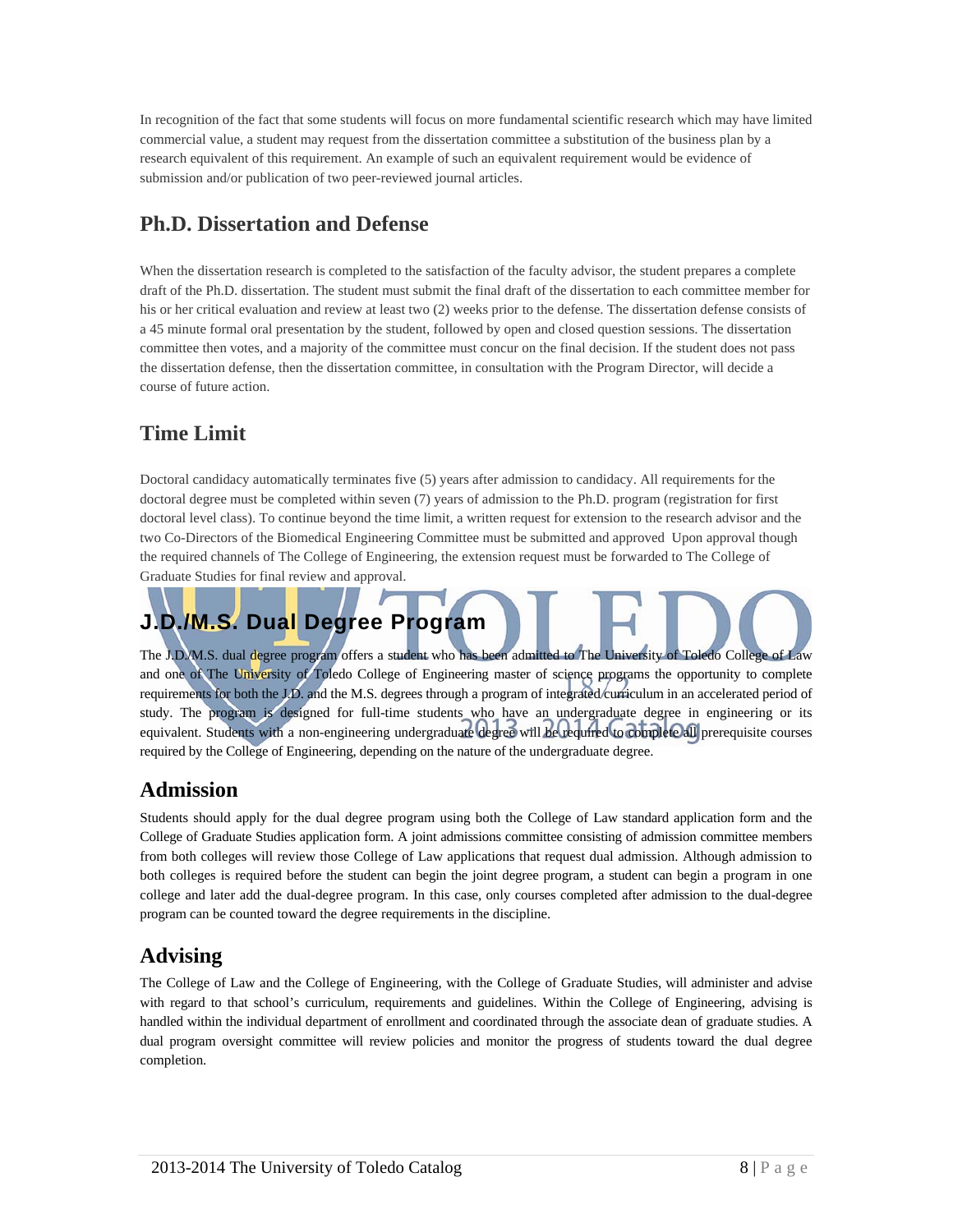### **Awarding of Degrees and Credit**

A student enrolled in the dual degree program will not receive either the J.D. or M.S. degree until all the work required for both degrees has been completed. A student who withdraws from the dual degree program and remains in either the College of Law or College of Engineering shall receive only as much credit for work in the other college as the dean may authorize under the rules of that college.

No credit for work in the other college shall be awarded unless the student achieves an acceptable grade in the college offering the course. In addition, degrees must be awarded within time limits established by the College of Graduate Studies, the College of Law and the College of Engineering.

### **Description of the Curriculum**

The integrated program and curriculum leads to the awarding of two degrees. The juris doctor degree will be awarded by The University of Toledo College of Law, and the master of science degree will be awarded by The University of Toledo College of Engineering.

**Masters of Science in Engineering Degree:** To fulfill requirements for the M.S. degree with thesis/project option, 30 credit hours at graduate level are required, while 36 credit hours at graduate level are required for the course workonly option. Students in the joint program may apply up to 12 credit hours of non-first year course work at the College of Law toward meeting the M.S. degree requirements. With the M.S. thesis/project option, students must complete at least 18 credit hours at the graduate level from the College of Engineering, including nine hours of M.S. thesis or six hours of M.S. project. With the M.S. course work-only option, students must complete at least 24 credit hours at the graduate level from the College of Engineering. The credit of up to 12 credit hours from the College of Law would be determined in consultation with the associate dean of graduate studies of The University of Toledo College of Engineering.

**Juris Doctor Degree:** The College of Law requires the successful completion of 89 credit hours. The dual degree program would permit up to 12 credit hours of core courses done in the College of Engineering to be applied toward the satisfaction of the 89-hour requirement. The 12 hours of course work from the College of Engineering would be determined in consultation with the associate dean of The University of Toledo College of Law.

#### **Graduate Departments**  2013 - 2014 Catalog

# **Department of Bioengineering**

*Arunan Nadarajah, chair and acting graduate program director* 

Bioengineering is a relatively new discipline with rapidly growing job opportunities. Bioengineers apply engineering and life science principles to study, understand, modify and control biological systems. The goal of bioengineering is to develop new technologies and techniques that can be applied to a variety of problems in medicine and in the manufacture of bio-related products.

Achievement of these goals requires engineering graduates who are trained in engineering and the life sciences. The department of bioengineering is multidisciplinary in nature. It draws on faculty resources, collaborative research programs, and course offerings throughout the College of Engineering, the College of Natural Sciences and Mathematics, the College of Pharmacy and Pharmaceutical Sciences, and departments on the UT Health Science Campus and other area medical institutions.

The graduate programs in the Department of Bioengineering are open to all qualified individuals with a Bachelor of Science (B.S.) or Master of Science (M.S.) in Engineering. Students with a B.S./B.A. or M.S./M.A. degree in a related field are also eligible but students may be required to complete prerequisite courses without graduate credit. The Department of Bioengineering requires the GRE of all students for admission decisions to graduate programs.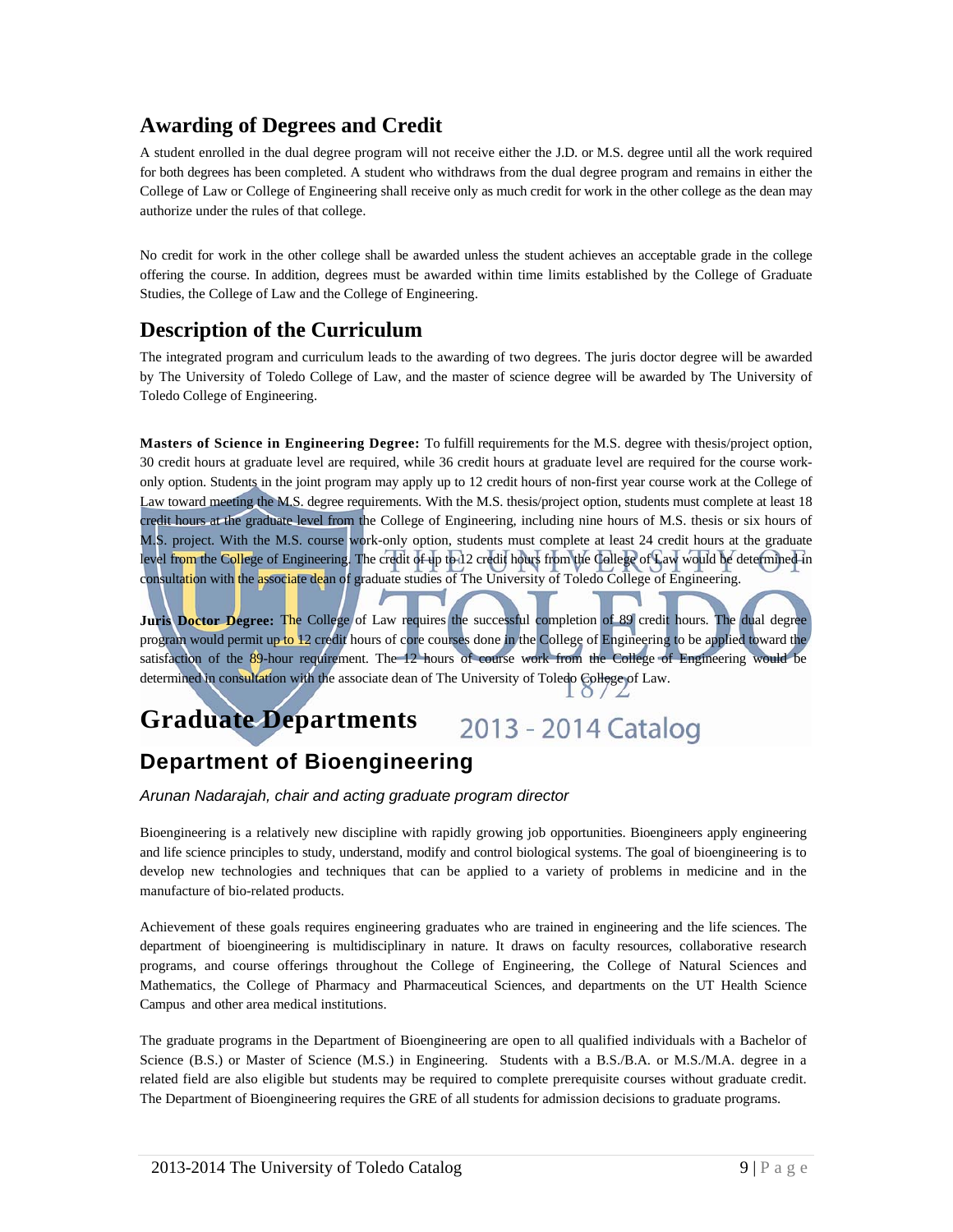# **Master of Science Program**

The Master of Science program in bioengineering has three options: thesis, project and coursework. The thesis option requires the completion of a minimum of 21 credit hours of approved graduate course work, 9 hours of thesis research and the successful defense of a research-based thesis. The project option requires the completion of a minimum of 24 credit hours of approved graduate course work and 6 hours of project research. The coursework option requires the completion of at least 36 hours of approved graduate course work only. All course work must be approved by the student's adviser (or the graduate director). The M.S. curriculum is designed to provide a general, flexible framework for students in selecting course work that is relevant to their specific area of research. Each student must meet the following minimum general course work requirements:

- Register and attend the weekly bioengineering department seminar. Registration and attendance are mandatory every semester.
- Complete 12 hours of bioengineering core course work:. BIOE 5200 Physiology for Bioengineers or BIOE 6100 Computational Physiology BIOE 5260 Medical Imaging Systems I BIOE 6520 Orthopaedic Biomechanics BIOE 6310 Biochemical Engineering
- Complete six hours of elective course work as approved by the adviser to support the research area.
- Complete MIME 6000 Advanced Engineering Mathematics I to satisfy the mathematics requirement.
- Complete nine hours of bioengineering M.S. thesis research (thesis option), 6 hours of M.S. project research and 3 hours of additional graduate course work (project option), or 15 additional hours of graduate course work (course work option).

### **Doctor of Philosophy Program**

The doctor of philosophy degree in engineering is conferred on the basis of extended study and high scholarly attainment in the field of bioengineering. The entrance requirement for the Ph.D. program in bioengineering is the M.S. in bioengineering or another engineering field that meets the requirements of the bioengineering department. The M.D., D.D.S. and D.V.M. are acceptable, provided the student presents evidence of an appropriate engineering background at the undergraduate level, including a minimum of two years of calculus through differential equations and one year of physics. Highly qualified B.S. engineering graduates can be admitted directly into the Ph.D. program. Direct admission students will not write and defend an M.S. thesis or receive an M.S. degree en route to the Ph.D. degree.

The doctor of philosophy degree in engineering requires a minimum of 90 semester hours of approved graduate course work beyond the B.S. degree or 60 semester hours beyond the M.S. degree. For students directly admitted into the Ph.D. program with a B.S. degree, the M.S. course work and the Ph.D. course work requirements must be satisfied. All course work must be approved by the student's adviser. Each student must meet the following minimum general course work requirements beyond the M.S. degree requirements:

- Register and attend the weekly bioengineering department seminar. Registration and attendance are mandatory every semester.
- Complete BIOE 6100 Computational Physiology if not previously taken.
- Complete 9-12 hours of elective course work as approved by the adviser to support the research area.
- Complete MIME 8100 Advanced Engineering Mathematics II to satisfy the mathematics requirement.
- Complete at least 45 semester hours of dissertation research.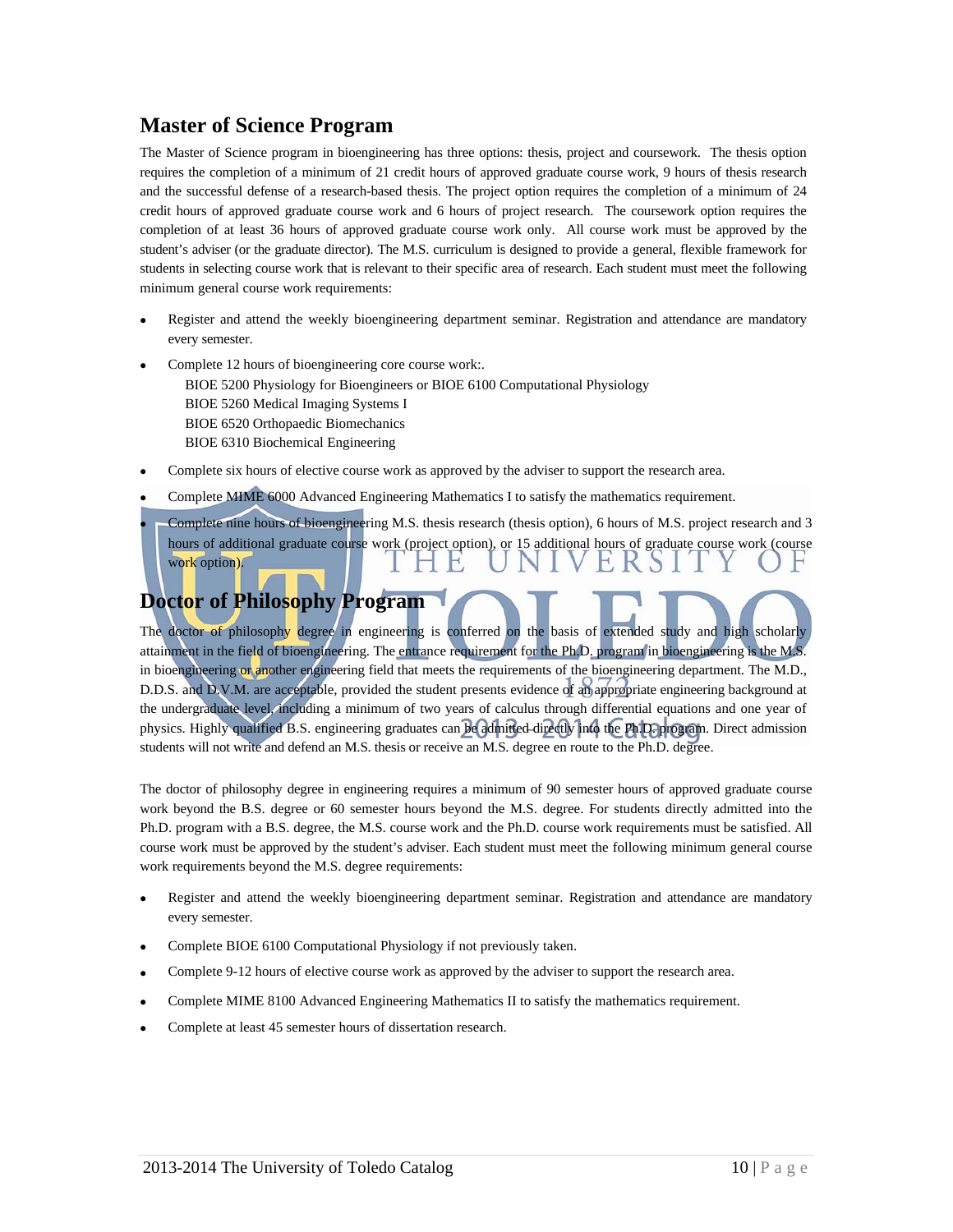In addition to course work requirements, continuation within the Ph.D. program requires that the student pass two major examinations: (1) the qualifying exam and (2) defense of the dissertation research proposal. Completion of the Ph.D. degree requires the writing and defense of the dissertation, and presentation and publication of the research findings.

### **Admission to Candidacy**

To be admitted to doctoral candidacy, all doctoral students must meet the following requirements:

- Pass the bioengineering qualifying examination.
- Select a faculty adviser and dissertation committee.
- Pass the bioengineering dissertation research proposal examination.
- Earn at least a 3.0/4.0 GPA for all graduate level course work.

### **Qualifying Exam**

For students accepted into the Ph.D. program, the Ph.D. Qualifying Exam will occur after the completion of the required first year coursework comprising the core courses in physiology, mathematics and the bioengineering core courses (see MS course requirements). The students rotate through 3 different examination topics which are mediated by 2-3 faculty members. Each testing topic lasts no more than 25 minutes; each student is asked questions of increasing difficulty until the perimeter of the student's knowledge is determined. All students are tested on the common areas of mathematics and physiology. Each student selects the third test segment from the three broad specialization areas of biomechanics, bioprocessing/molecular & cellular biology, and bioelectrical systems.

Following the finalization of the examination outcomes, the Graduate Program Director will immediately notify the students tested in writing of the testing outcome. If retesting is required, the student is also informed of the date of testing and the topic(s) to be retested. Students who do not receive an outright pass on the first examination have one opportunity to retest with a passing score or are dismissed from the program.

# **Department of Chemical and Environmental Engineering**

#### *G. Glenn Lipscomb, chair*

*Constance A. Schall , graduate program director* 

The Department of Chemical and Environmental Engineering offers graduate courses and conducts research in the areas of advanced materials, alternative energy, biomass conversion to materials, polymer science and engineering, and membrane science and engineering. Students may select from a variety of courses and research topics in each area. The department offers two graduate degrees, a Master of Science in Chemical Engineering (M.S.Ch.E.) and a Doctor of Philosophy in Engineering (Ph.D.).

Alternative energy research focuses on the production of fuels from ligno-cellulosic biomass and algae. Faculty also are developing processes for the conversion of biomass to advanced materials including polymers and carbons. Advanced materials are being developed for application in drug delivery, membrane materials, nano-sensors, and nano-composites. Packaging is the focus of work in polymer science and engineering, especially the development of packaging materials with enhanced barrier properties for product preservation. This work is conducted largely through the University's Polymer Institute. Finally, membrane materials and processes are being developed for desalination, waste water treatment, carbon dioxide capture, and energy production.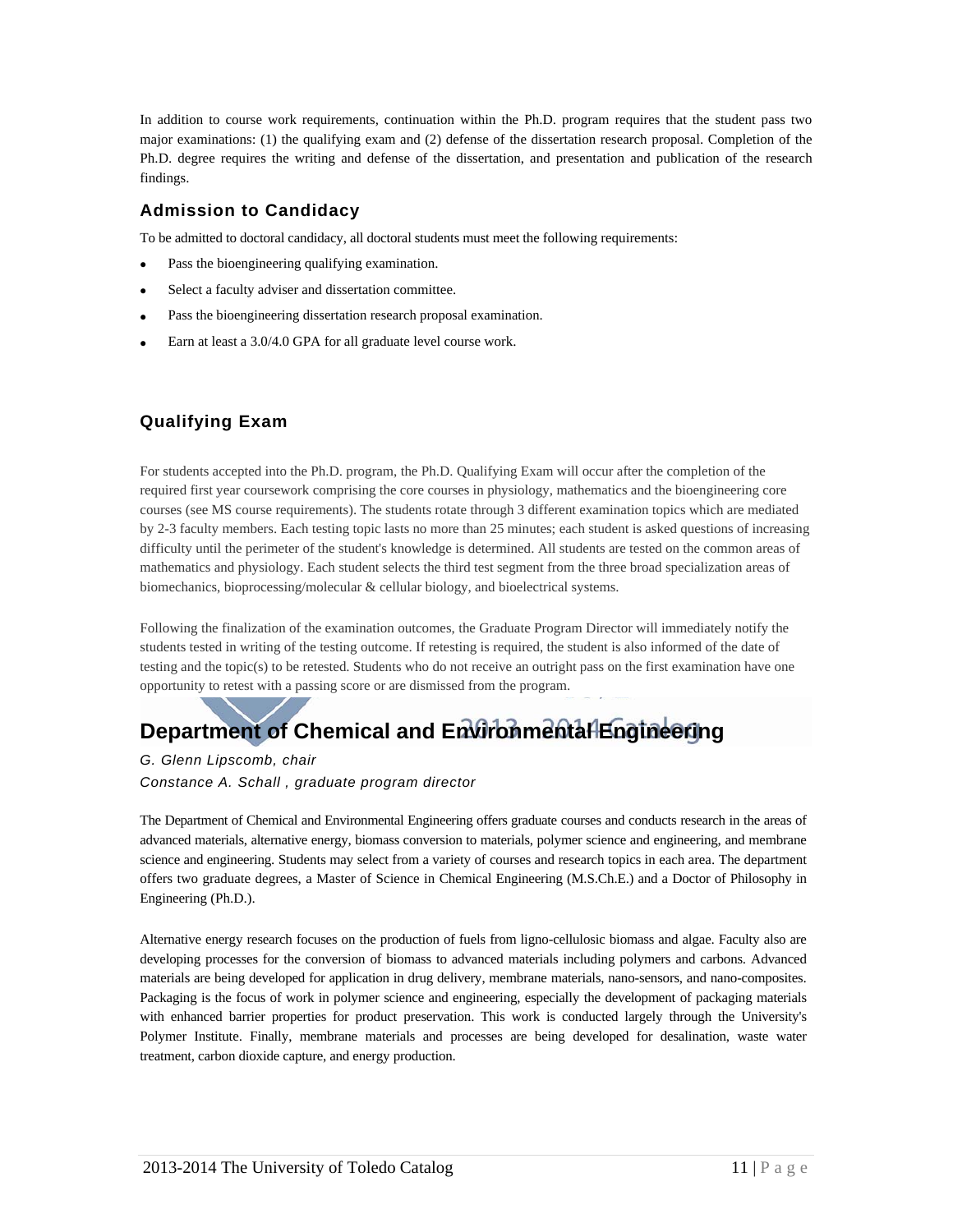### **Degree Requirements**

The graduate curriculum consists of four core classes, technical electives and a seminar. Master's and doctoral students must complete the following four core classes: Transport Phenomena I, Transport Phenomena II, Advanced Chemical Engineering Thermodynamics and Advanced Chemical Reaction Engineering. To complete the elective requirement, students may take most courses at the 5000 level or higher in the College of Engineering, the College of Pharmacy and Pharmaceutical Sciences, or the College of Natural Sciences and Mathematics.. Students will choose specific courses with their advisers and will focus on classes in their specific research area. In addition, all graduate students must enroll continuously in seminars in chemical and environmental engineering.

Students may select one of two Master of Science in Chemical Engineering (M.S.Ch.E.) degree programs: thesis or non-thesis option.

The thesis option requires completion of 30 hours of course credit, successful defense of a thesis and typically takes two years to complete. Minimum requirements are:

- Twelve (12) hours in four (4) core chemical engineering courses:
	- CHE-6500Advanced Chemical Reaction Engineering
	- CHE-6510Advanced Chemical Engineering Thermodynamics
	- CHE-6550Transport Phenomena I
	- CHE-6560Transport Phenomena II
	- Nine (9) hours of graduate course work (excluding Graduate Seminar)
- Continuous registration for the Graduate Seminar

Nine (9) hours of thesis work completed to the satisfaction of the thesis committee and successful oral defense of the thesis before the committee in a public forum.

The non-thesis Master of Science options are: course work and project. For the coursework option, students are required to complete 36 credit hours of approved graduate study including:

- Twelve  $(12)$  hours in four  $(4)$  core chemical engineering courses
- Eighteen (18) hours of graduate course work (excluding Graduate Seminar).

For the project option, students are required to complete 30 credit hours of approved graduate study, including six hours of a Master of Science project as specified. Students are required to submit a written project report to the department after approval by the chemical engineering faculty project supervisor. Specific requirements are:

- Twelve (12) hours in four (4) core chemical engineering courses
- Twelve (12) hours of graduate course work (excluding Graduate Seminar)
- Six (6) hours of Chemical Engineering Project CHEE 6920 completed to the satisfaction of the faculty project supervisor.

Only credit hours obtained with a letter grade of "C" or higher, or an "S" grade for the limited number of classes offered on a satisfactory or unsatisfactory basis, will fulfill degree requirements. Additionally, the graduate course work must satisfy the following restrictions:

- No more than three (3) hours of independent study, special problems, or special topics; six (6) hours if the student opts for the course work option will count towards the degree requirements
- No more than seven (7) hours in dual level courses; courses with a minority enrollment of selected undergraduates are not restricted

All courses must be taken at the 5000 level or higher in the College of Engineering, the College of Pharmacy and Pharmaceutical Sciences, or the College of Natural Sciences and Mathematics.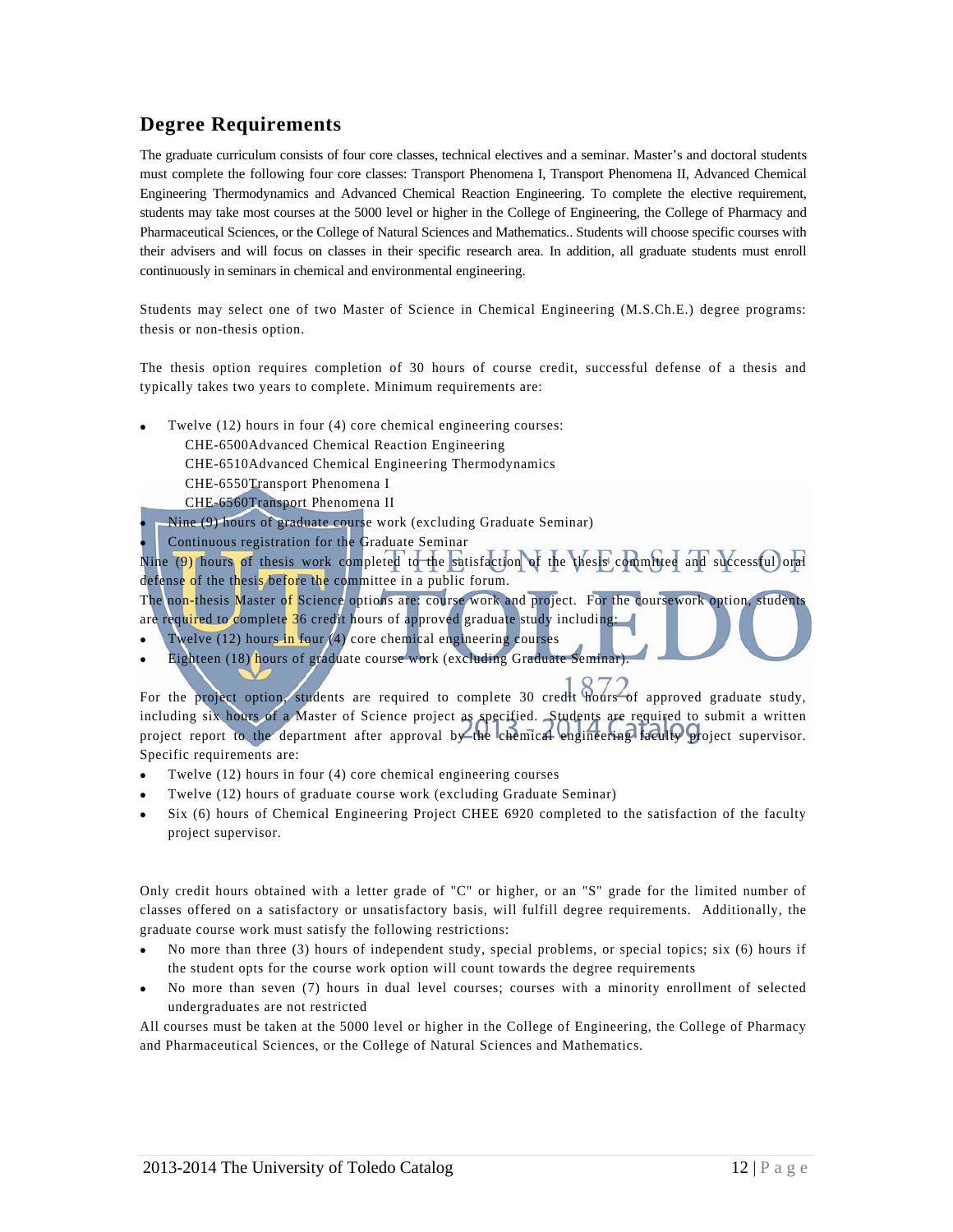Students should carefully select their courses to enhance their educational background and complement their research activities. Additionally, all students must register for one hour of Seminars in Chemical & Environmental Engineering, CHE-5930, each semester during the academic year. This course usually is graded on a satisfactory, unsatisfactory basis. To receive a grade of "S," students must attend all seminars or provide a written explanation for their absence.

#### *Admission of Chemistry Majors*

A special program is in place for students who are Chemistry Majors, and it requires them to take required pre-requisite courses. The plan assumes that two years of undergraduate calculus and one semester of physical chemistry have been completed. The student should contact the Graduate Director.

#### *Polymer Option*

Students may choose to pursue the Polymer Option for their M.S.Ch.E.. To complete the Polymer Option, students must obtain a "B" grade or higher in four (4) of the polymer option classes listed in the Graduate Courses section. Note that some classes are offered alternating years only. Students should contact the Director of the Polymer Institute for more details regarding class content and schedule.

# **Degree Requirements for the Doctor of Philosophy in Engineering**

#### **(Ph.D.)**

The doctoral degree requires a total of 90 credit hours split equally between course work and dissertation research. However, to be formally admitted to candidacy for the degree, doctoral students must first pass the preliminary and qualifying examinations. After admission to candidacy, the completion of 45 credit hours of course work and 45 credit hours of dissertation research, doctoral candidates must prepare a written dissertation documenting their research efforts. Final approval for graduation is contingent upon a successful oral defense of the dissertation before the dissertation committee in a public forum.

The minimum requirements for the Doctor of Philosophy (Ph.D.) in Engineering are:

- 12 hours in four chemical engineering courses: CHEE 8500 Advanced Chemical Reaction Engineering 013 - 2014 Catalog CHEE 8510 Advanced Chemical Engineering Thermodynamics CHEE 8550 Transport Phenomena I CHEE 8560 Transport Phenomena II
- An additional 33 hours of graduate course work (excluding the graduate seminar)
- Ph.D. degree candidates must continuously register for the graduate seminar and pass the preliminary and the qualifying exams. All students must register for one hour of CHEE 5930, Seminars in Chemical Engineering, each semester during the academic year. This course usually is graded on a satisfactory/unsatisfactory basis. To receive a grade of S, students must attend all seminars or provide a written explanation for their absence.
- Passage of the preliminary exam
- Passage of the qualifying exam
- 45 hours of dissertation research completed to the satisfaction of the dissertation committee for a total of 90 credit hours.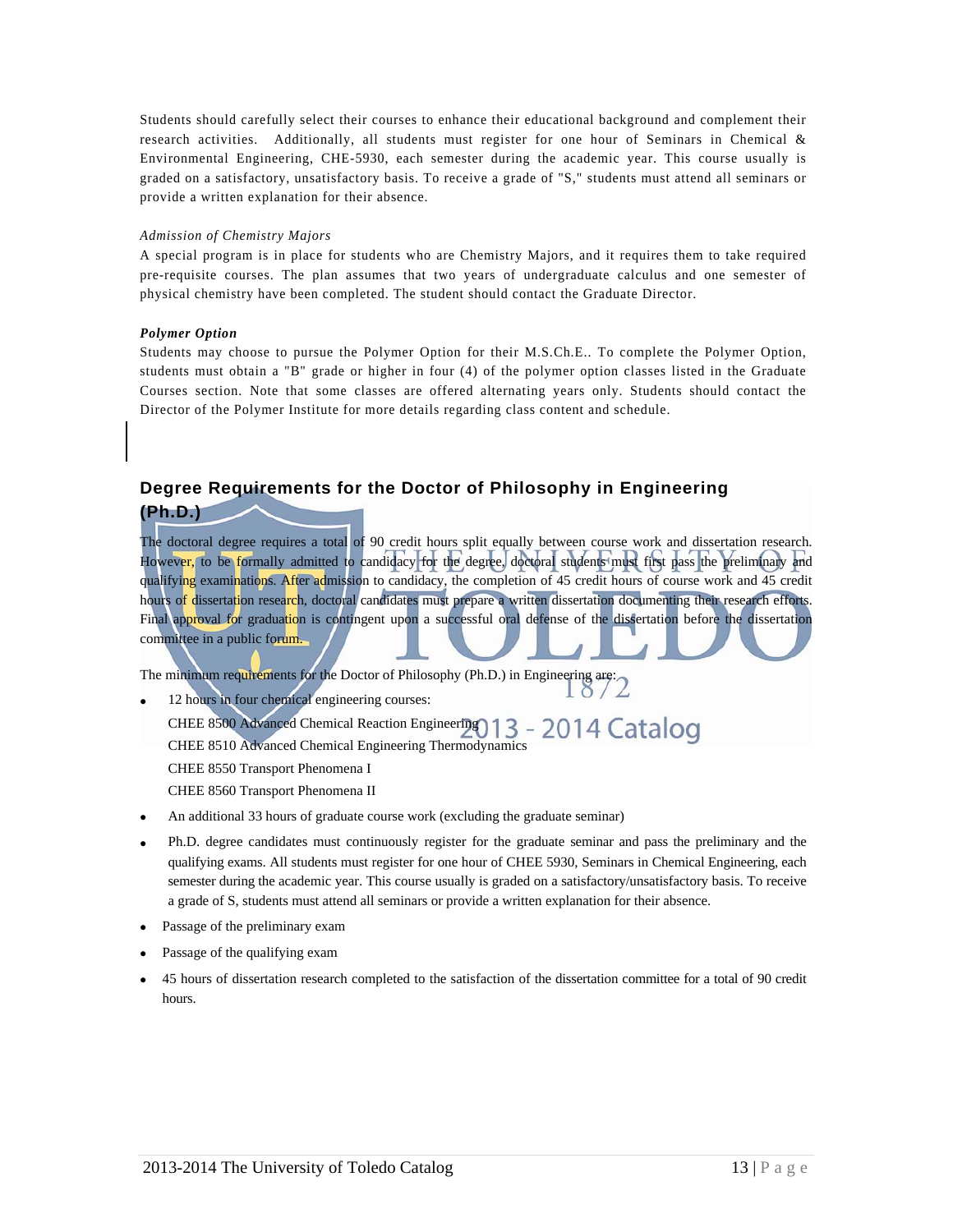The graduate course work must satisfy the following restrictions:

- No more than 15 hours of independent study, special problems or special topics
- No more than 11 hours of dual level courses, except for courses with a minority enrollment of selected undergraduates.
- All courses must be taken at the 5000 level or higher, including most graduate level courses, in the College of Engineering (see advisor for approved lists), the College of Pharmacy and Pharmaceutical Sciences, or the College of Natural Sciences and Mathematics.

Only credit hours obtained with a letter grade of C or higher, or an S grade for the limited number of classes offered on a satisfactory or unsatisfactory basis will fulfill degree requirements.

The faculty may award students admitted with a Master in Chemical Engineering up to 30 hours of credit toward the Ph.D. This may include credit for core classes if the faculty deems classes taken as a master's student are comparable to the core classes. The student must satisfy all other requirements as listed above. Additional course work must satisfy the following restrictions:

- No more than three hours of independent study, special problems or special topics.
- No more than four hours of dual level courses, except for courses with a minority enrollment of selected undergraduates.
- All courses must be taken at the 5000 level or higher, including most graduate level courses, in the engineering departments of the College of Engineering (see advisor for approved list), the College of Pharmacy and Pharmaceutical Sciences or the College of Natural Sciences and Mathematics.

Only credit hours obtained with a letter grade of C or higher, or an S grade for the limited number of classes offered on a satisfactory or unsatisfactory basis will fulfill degree requirements.

1872

### **Preliminary Examinations**

The purpose of the preliminary exam is to evaluate whether a student possesses the background necessary to complete doctoral degree requirements. The oral exam is given at the completion of the spring term for all new doctoral students and covers three areas: 1) transport phenomena, 2) thermodynamics, and 3) reaction engineering.

The exam tests material normally covered at the undergraduate level as well as material from the first year graduate classes. The questions are open-ended and student responses are discussed in-depth. The faculty will evaluate students' oral communication skills and their ability to analyze problems qualitatively in addition to whether an appropriate answer is given.

Students either pass or fail the exam. The faculty as a whole will evaluate the results as well as input from the student's advisor and classroom instructors to determine the final grade. Students that fail the exam may retake it at the end of the next academic term. If a student fails the exam twice, they may petition the Department to consider offering a third exam.

Students that enter with a B.S. and ultimately fail the exam are required to complete a Master's degree or leave the program. Students that enter with a M.S. are required to leave the program or pursue another M.S. degree.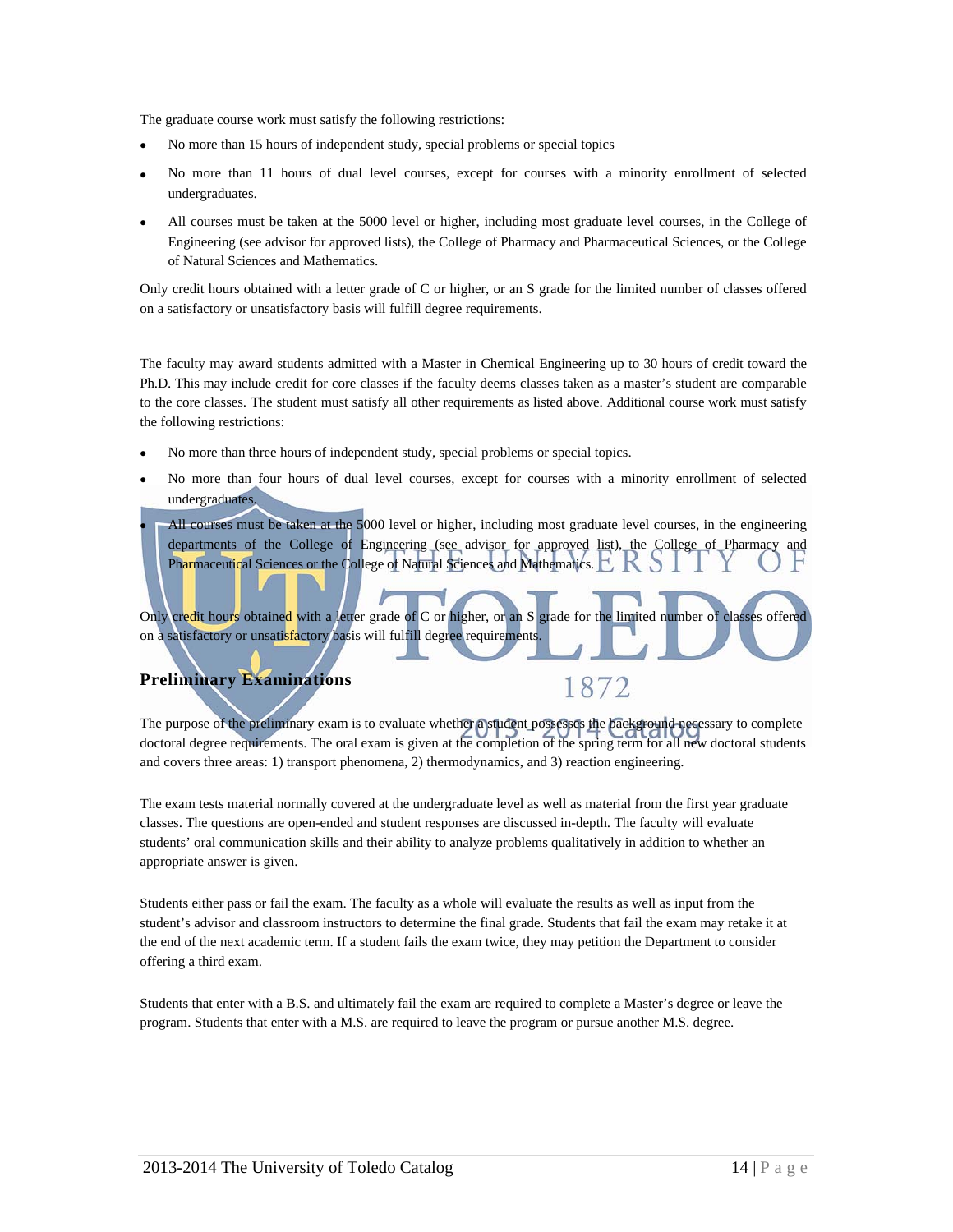#### *Qualifying Exam*

The qualifying exam consists of an oral defense of the proposed doctoral research project. The exam must be taken within one calendar year of passage of the preliminary exam. However, a student may petition the Department for extension of this time limit.

The student must submit a written proposal to their dissertation committee at least two weeks prior to the proposed exam date. The proposal should contain the following sections:

- 1. Project Summary
- 2. Research Objectives
- 3. Research Significance
- 4. Literature Review
- 5. Research Plan
- 6. Bibliography
- 7. Budget

The entire proposal should be prepared using a 12 point font and one inch margins around the page. The project summary should be double spaced and extend not more than one page. Sections 2+5 should also be double spaced and not exceed 20 pages in length. The budget should indicate both monetary and time requirements.

There are no restrictions on the student concerning preparation of the proposal. Students may consult with both faculty and other students, if agreeable.

The oral defense consists of a brief presentation of the proposal, typically 30-45 minutes, followed by a question and answer session. During the exam, the committee will assess the appropriateness of the proposed project for a doctoral dissertation and the student's ability to successfully complete it; passage indicates that the committee believes the project is suitable and the student can complete it. 2013 - 2014 Catalog

If a student fails the exam, they may petition the Department to retake the exam the following term. However, a second chance at passing the exam is not guaranteed.

#### *Polymer Option*

Students may choose to pursue the Polymer Option for their Ph.D.. To complete the Polymer Option, students must obtain a "B" grade or higher in all six (6) of the polymer option classes listed in the Graduate Courses section. Note that some classes are offered alternating years only. Students should contact the Director of the Polymer for more details regarding class content and schedule.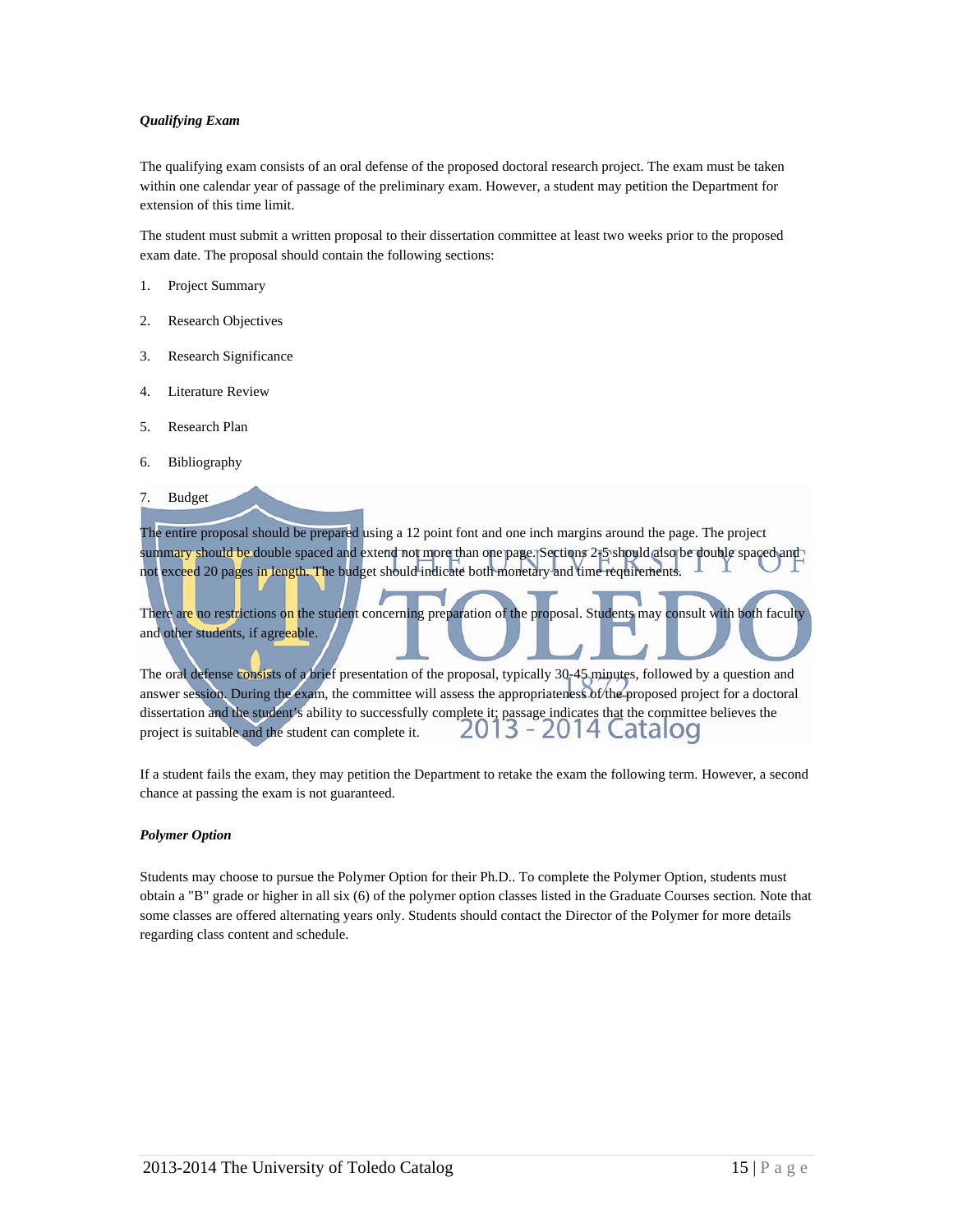# **Department of Civil Engineering**

#### *Ashok Kumar, chair and graduate program director*

The department of civil engineering offers graduate degree programs and conducts research in two focus areas – environmental and infrastructure engineering. Environmental engineering includes advanced study in areas such as outdoor and indoor air quality; sustainable buildings; water infrastructure sustainability, contaminated sediments; microbial degradation of organic compounds; microbial sensors; computer modeling of contaminant release and dispersion in soils and in air; environmental decision making; air quality models for industries; risk assessment; and wastewater treatment processes. Infrastructure engineering includes structural and earthquake engineering, transportation engineering and geotechnical engineering. Geotechnical engineering includes advanced study in areas such as shallow and deep foundations, groundwater and seepage, and experimental and theoretical soil mechanics. Structural engineering includes advanced study in areas such as earthquake engineering; structural repair and rehabilitation; structural health monitoring; numerical and experimental analysis; and design. Transportation engineering includes advanced study in areas such as traffic and facility design; urban transportation planning; pavement materials' properties and design; pavement management; intelligent transportation systems; and transportation system management and economics.

The department offers two graduate degrees – master of science in civil engineering and doctor of philosophy in engineering.

# **Master of Science in Civil Engineering Degree Requirements**

For the master of science in civil engineering (M.S.C.E.) degree, a minimum of 30 credit hours is required – 21 hours of graduate course work (a minimum of nine credit hours should be at the 6000 level or above) and nine hours of thesis research (CIVE 6960) performed under the supervision of a full-time faculty member of the department of civil engineering. The department also offers a M.S.C.E. degree with a project or course work option with the written approval of the department chair or graduate program director. In the project option, a minimum of 30 credit hours is required – 24 hours of graduate course work (a minimum of 12 credit hours should be 6000 level or above) and six hours for the project report. In a course work option, a minimum of 36 credit hours in graduate course work is required, of which a minimum of 18 credit hours should be at the 6000 level or above. Courses taken on an audit basis do not count toward the degree. Additional requirements include:

- A maximum of six hours of independent study are allowed toward the degree.
- Students must prepare a plan of study in conjunction with the adviser (graduate program director for the first semester) with a concentration of required and elective courses in one of the department's research focus areas of graduate study and receive approval from the graduate program director. Required core courses in each area are determined by the faculty comprising that research area in conjunction with the graduate program director.
- No more than nine credit hours toward the M.S.C.E. may be earned at another university, and in no case may the thesis or project be satisfied by work completed at another institution.

### **Doctor of Philosophy Degree Requirements**

The doctoral degree requires a minimum of 90 credit hours, of which 45 credit hours are for course work and 45 credit hours are for dissertation research. To be formally admitted to candidacy for the degree, however, doctoral students must first pass a qualifying examination. All Ph.D. students should note that admission to the doctoral program does not constitute admission to candidacy. The doctoral program is normally a full-time program throughout all of the course work and the dissertation. The department of civil engineering does not encourage part-time studies in the Ph.D. program.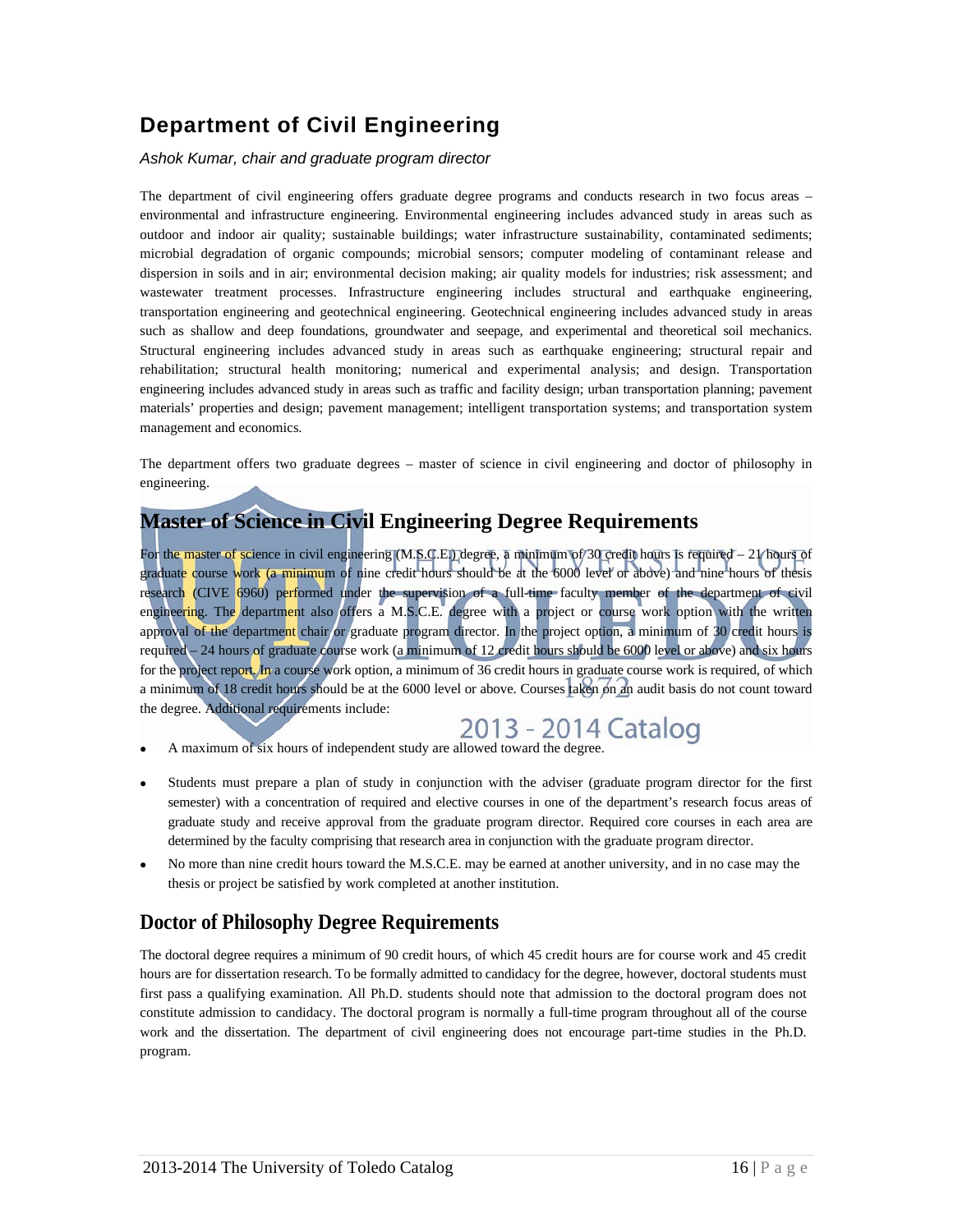For the Ph.D. degree, a minimum of 60 graduate credit hours beyond the M.S.C.E. degree (90 credit hours beyond the B.S. degree) are required, of which at least 12 credit hours are for graduate course work (largely departmental), an additional three credit hours for graduate level mathematics course work, and 45 credit hours for dissertation research under the supervision of a full-time faculty member of the department of civil engineering. A minimum of 45 credit hours beyond the M.S. must be completed at The University of Toledo.

To be awarded the Ph.D. degree, the student must have at least a B average (minimum GPA of 3.0) for all credits in the program of study. In addition, the student must be admitted to doctoral candidacy and pursue an original research problem. The research must be completed and the dissertation written and successfully defended in public before the Ph.D. degree is conferred.

#### **Admission to Candidacy for the Ph.D. Degree**

To be formally admitted to candidacy for the doctoral degree, students must first pass the qualifying examination. The purpose of the qualifying exam is to determine whether a student possesses the necessary potential to complete doctoral degree requirements. The exam consists of two parts – a written examination and an oral proposal defense. The written exam is given in the middle of the fall or spring semester. It is intended to test the breadth and depth of the student's understanding of fundamentals and the most important and basic elements of the broad area of graduate studies in which the student is specializing.

The oral defense of the proposed dissertation research is held before an advisory committee of at least five faculty members. Prior to the defense, students submit a written proposal to the committee. The defense consists of a brief presentation of the written proposal followed by a question and answer session. During the exam, the committee will assess the appropriateness of the proposed research for a doctoral dissertation and the student's ability to successfully complete it. Students must defend their proposal in the fall or spring semester following passage of the written exam. Upon passing both parts of the qualifying exam, students may apply for admission to candidacy.

After completion of a minimum of 45 credit hours of course work beyond the bachelor's degree and 45 credit hours of dissertation research, doctoral candidates must prepare a written dissertation documenting their research results. Final approval for graduation is contingent upon a successful oral defense of the dissertation before the advisory committee in a public forum.

Students applying for admission are expected to have completed a B.S. in civil engineering. Those with degrees in other areas of engineering or science will have to take certain undergraduate courses to prepare for graduate courses. These courses will be identified prior to admission and will appear on the student's plan of study.

# **Department of Electrical Engineering and Computer Science**

*Mansoor Alam, chair* 

*Mansoor Alam, graduate program director* 

The Department of Electrical Engineering and Computer Science (EECS) offers advanced studies leading to the M.S. and the Ph.D. degrees. Graduate courses and research include topics in computer systems design and applications (hardware and software); communications; control and signal processing; intelligent systems; machine vision and imaging; power systems; power electronics; nano-electronic materials and devices; photovoltaic devices; laser-based advanced processing; renewable energy and smart grid; microelectronics; VLSI design automation and testing; fault tolerance and reliability; computer networks; robotics; computer graphics and visualization; automotive systems; electromagnetics; computer aided design and simulation; cyber security and high performance computing.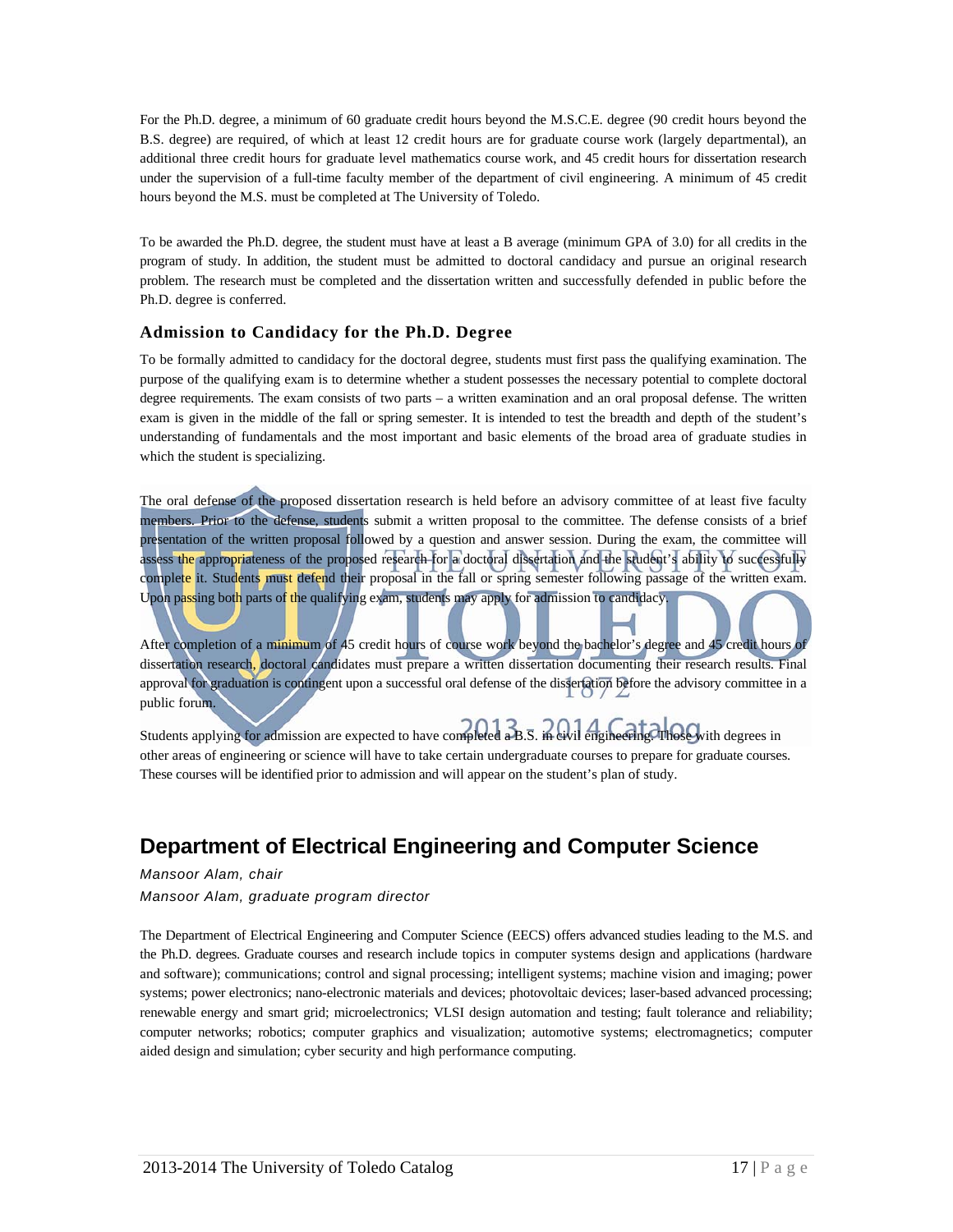EECS department faculty members participate in five academic and research focus areas. Research activities of faculty often overlap the focus area, resulting in faculty participating in more than one focus area. Each focus area has a required and a recommended list of courses for all graduate students pursuing that area of specialization. Courses to complete the degree requirements are selected by the student in consultation with an adviser. The five focus areas are as follows:

#### **High Performance Computing Systems (HPCS)**

Research in the HPCS focus group includes the following topics: High Performance Scalable Software, Information Systems and Services; Virtual Systems, Computer Networking; Cyber Security; Wireless and Sensor Networks; System software and parallel computing, Numerical Computing and applications, Hypermedia & Multimedia Environments, Reliable Computing, Field Programmable Gate Arrays, and VLSI Testing and Fault Tolerance.

#### o **Software and Intelligent Systems (SIS)**

Intelligent systems embody inquiries into artificial and computational intelligence fields. Research in the SIS focus group includes the following topics: Artificial Intelligence, Machine Learning, Artificial Neural Networks, Data-Mining, Fuzzy Logic and Reasoning, and Hybrid Algorithms.

#### **Communications, Control and Signal Processing (CCSP)**

Research in the CSP focus group includes the following topics: Data Compression and Image Processing; Satellite Communication; Sensor Array Processing; Development of Hardware for Real Time Applications; Computation for Digital Receiver; and Passive Radar Systems.

#### **Power Electronics and Energy Systems (PEES)**

Electrical Engineering basically consists of two primary functions: processing information and processing energy. The research in this focus group is primarily concerned with processing energy in electrical form, but to accomplish this it is necessary to also utilize many techniques from the information sector. Therefore the research in this area depends on fields such as Power Electronics, Electro-Mechanical Machines, Energy Storage Devices, Control Systems, Computer Analysis Methods and Modeling, Real Time Embedded Systems, and Smart Grids and Meters.

#### **Solid-State and RF Devices and Systems (SRDS)**

The objectives of the group are the following:

- (i) Exploit atomic scale phenomena in developing next generation of solid-state materials and devices targeted for electrical energy generation, electrical power conversion, and electronic sensing applications .The strategy is to develop research that carefully blends physics and electrical engineering disciplines to address growing demand for renewable/alternative energy, electrical energy conversion and storage, photovoltaics, solid-state lighting, low-power sensors and electronics, and harsh environmental electronics.
- (ii) Build on electromagnetic (EM) fundamentals and radio-frequency (RF) and microwave concepts for engineering new high-frequency components, circuits, materials and systems. The focus is to foster research leading to development of commercially viable products, patents, user-friendly CAD tools, publications in top-ranked international conferences and journals, and to secure external funding from various resources.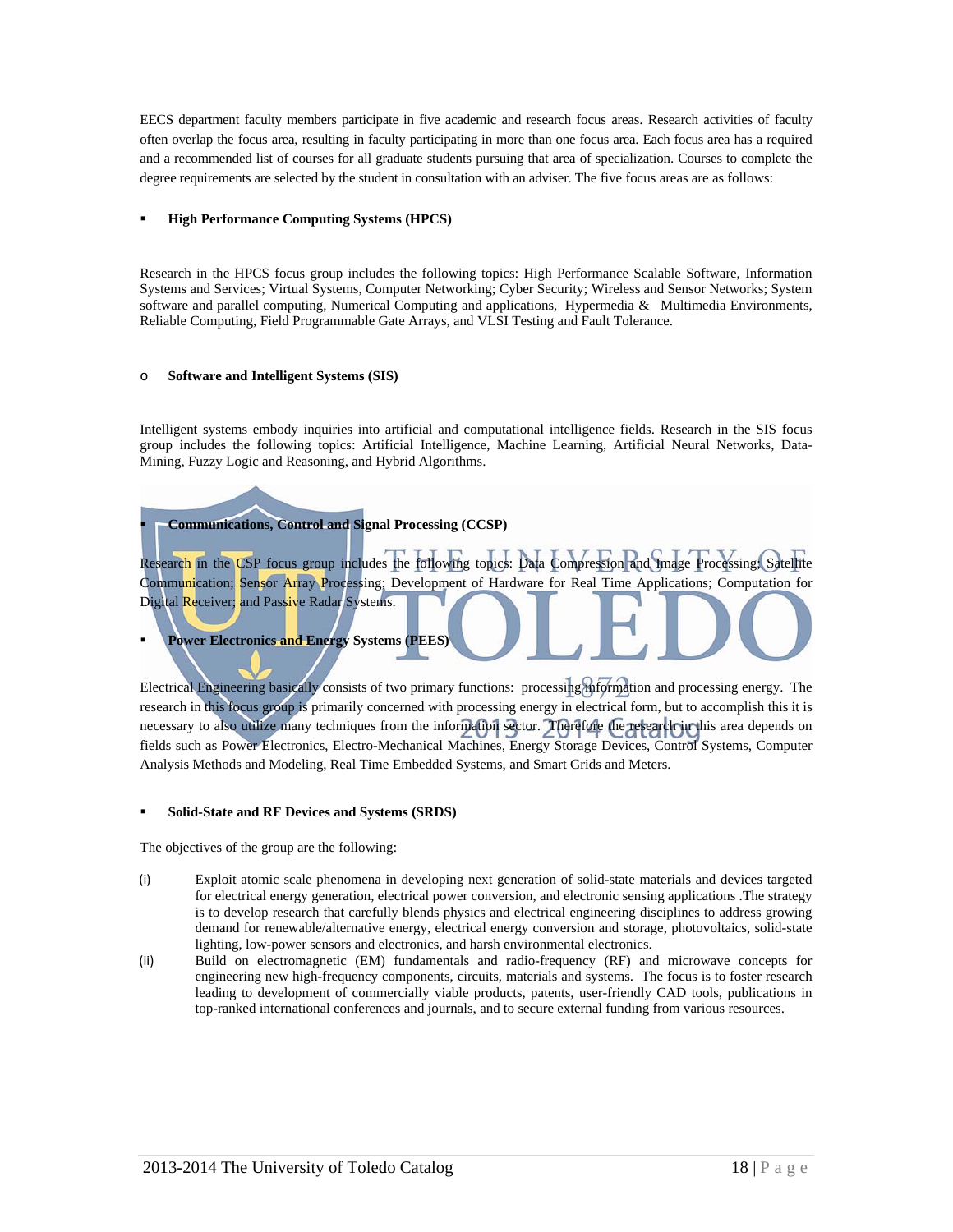# **Master of Science Programs**

Two M.S. degrees are offered by the department – one in Electrical Engineering and the other in Engineering. Students studying under the HPCS or SIS focus groups receive the M.S. in Engineering, with concentration in Computer Science and Engineering, while those working under the other groups receive the M.S. in Electrical Engineering degree. The Master of Science degree is offered with the following options.

- **1. Master of Science degree with Thesis option:** A minimum of 30 credit hours of approved graduate study, including nine credit hours of Master of Science thesis under the supervision of a faculty member, is required. Students are required to submit a written thesis and successfully complete the oral defense of the thesis work.
- **2. Master of Science degree with Non-Thesis option:** The degree requirements for Master of Science with nonthesis option are available with the approval of the department graduate program director:
	- **a. Master of Science degree with Project option:** Students are required to complete 30 credit hours of approved graduate study including six hours of Master of Science project as specified by individual department guidelines and requirements. Students are required to submit a written project report to the department.
	- **b. Master of Science degree with Course Work-only option:** Students are required to complete 36 credit hours of approved graduate-level course work

Students must complete the following additional requirements:

- An approved plan of study.
- A minimum of 18 hours of EECS courses (including thesis/project and independent study).
- At least six hours of EECS courses at the 6000 level, excluding thesis and independent study. One credit hour (included in the required 30 hours for the program) of the EECS graduate seminar course EECS 5930 with a maximum of two excused absences in the semester.

Students are encouraged to include higher-level math courses in their program, subject to approval of their advisers.

Courses taken on an audit basis do not count toward the degree. Courses outside of the College of Engineering require prior approval.

In order to be awarded the Master of Science degree, the student must have at least a B average (a minimum GPA of 3.0/4.0) for all graduate course credits in the program of study as well as for the entire graduate transcript.

### **Doctor of Philosophy Program**

Doctoral study in EECS leads to the degree of Doctor of Philosophy (Ph.D.) in Engineering. The Ph.D. degree is offered in two concentrations: Ph.D. in Engineering with concentration in Electrical Engineering (EE) and Ph.D. in Engineering with concentration in Computer Science and Engineering (CSE). Students majoring in EE may choose from the following focus groups: Communications, Control, and Signal Processing (CCSP), Power Electronics and Energy Systems (PEES), or Solid State and RF Devices and Systems (SRDS). Students majoring in Computer Science and Engineering may select either the High Performance Computing Systems (HPCS) or the Software and Intelligent Systems (SIS) focus group. A student must complete a total of at least 90 hours of graduate credit (including 45 credit hours of dissertation) beyond the bachelor's degree, or 60 credit hours beyond the M.S. degree. Doctoral candidacy requires satisfactory performance on the doctoral qualifying examination, selection of an academic adviser, and formation of a dissertation committee. Candidates are awarded the Ph.D. degree following: 1) satisfactory completion of the requisite credit hours beyond the M.S. /B.S. degree in a closely related field; and 2) successful defense of a dissertation that constitutes a fundamental advancement of knowledge in the field. The Ph.D. usually takes a minimum of three full years of graduate study beyond the M.S. degree.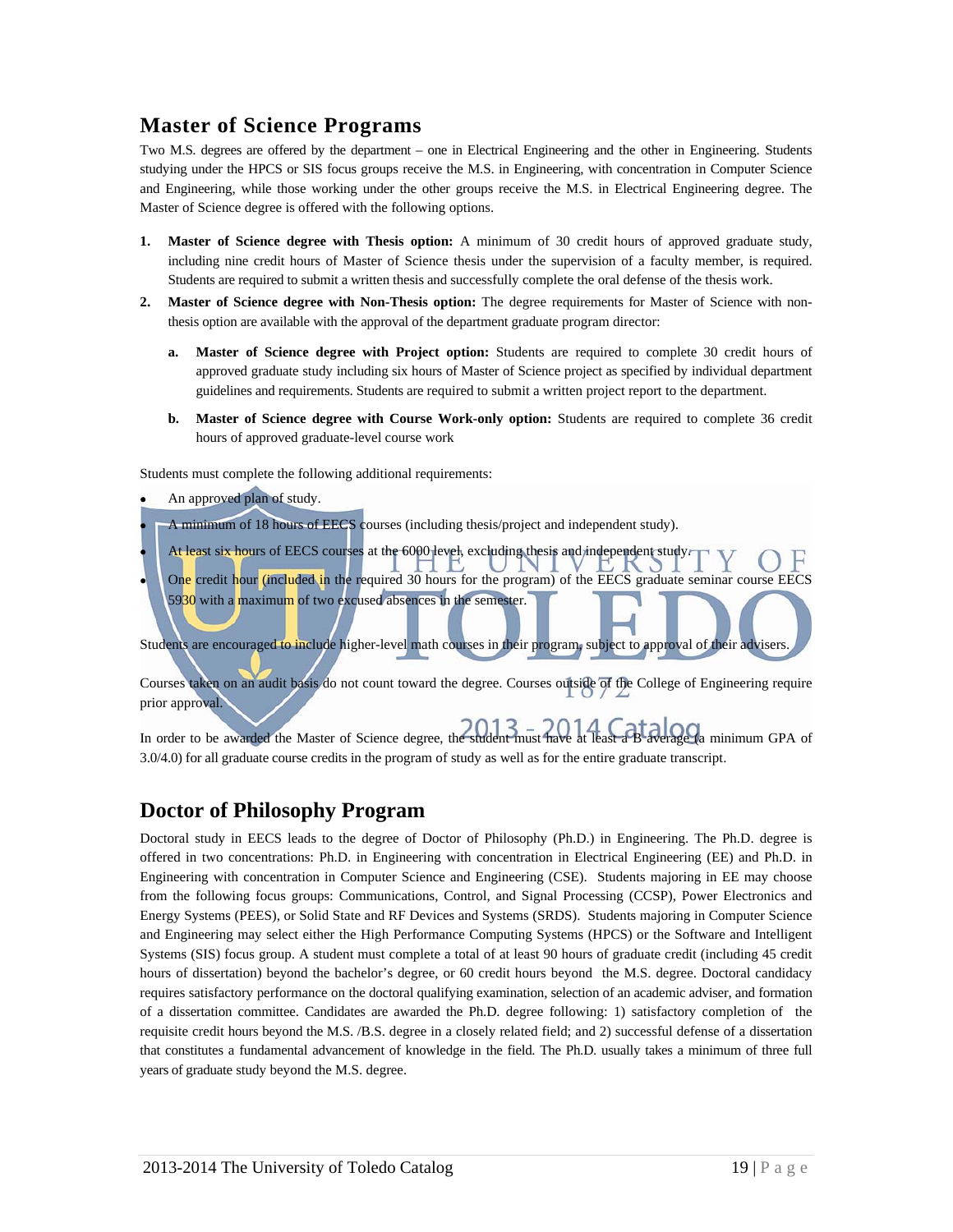The general requirements for the Ph.D. degree are:

- A minimum of 60 credit hours beyond the M.S. degree or a minimum of 90 credit hours beyond the B.S. degree. Out of these credit hours, a minimum of 45 credit hours should be devoted to research toward the student's dissertation.
- No more than three credit hours of independent study for students with an M.S. degree and no more than 15 credit hours of independent study for students with a B.S. degree may be counted toward the Ph.D. course requirement.
- The student must pursue, complete and publish a research manuscript that is demonstrated to be an original contribution to the field of study.
- The dissertation must be written and successfully defended publicly before the Ph.D. degree is conferred.
- Students must submit a minimum of two journal papers based on the dissertation research. Copies of the official letters of acknowledgments for the submitted papers should be given to the graduate director. Also, every student is required to attend the seminar class in EECS and maintain at least an 80 percent attendance-rate.

#### **Ph.D. Qualifying Examination:**

The intent of the Ph.D. Qualifying Examination is to assess the student's potential for successfully completing doctoral level studies and research in the department. The student will be tested on five areas: three based on the core courses of the focus group; and two areas based on the recommended list in the student's focus group chosen in consultation with the student's advisor. These courses are enumerated solely for the purpose of defining the scope and coverage of the exam. The examination will be given in two written parts. Further details pertaining to the qualifying exam can be found in the EECS Graduate Handbook.

It is the responsibility of the student and the faculty adviser to formulate a program of study to satisfy requirements for the Ph.D. degree. The student's program of study should contain both breadth of knowledge and depth of specialization in one of the focus areas outlined earlier. The program must be approved by the faculty Adviser, the Advisory Committee, the Graduate Program Director and the College of Graduate Studies.

#### **Department of Mechanical, Industrial and Manufacturing** 2013 - 2014 Catalog **Engineering**

*Abdollah A. Afjeh, chair Efstratios Nikolaidis, graduate programs director* 

Graduate students enrolled in the Department of Mechanical, Industrial and Manufacturing Engineering (M.I.M.E.) may pursue the following degree programs: Master of Science in Industrial Engineering, Master of Science in Mechanical Engineering and Doctor of Philosophy in Engineering.

The fields of Mechanical Engineering are very diverse offering opportunities in research, design, product development and manufacturing. Major parts of Mechanical Engineering include aerodynamics, fluid dynamics, solid mechanics, bio-engineering, material sciences, nanotechnology, dynamics, automotive engineering, production and process machine design, vibrations and control systems, and reliability-based design and optimization. The department features state of the art studies using modern equipment and techniques.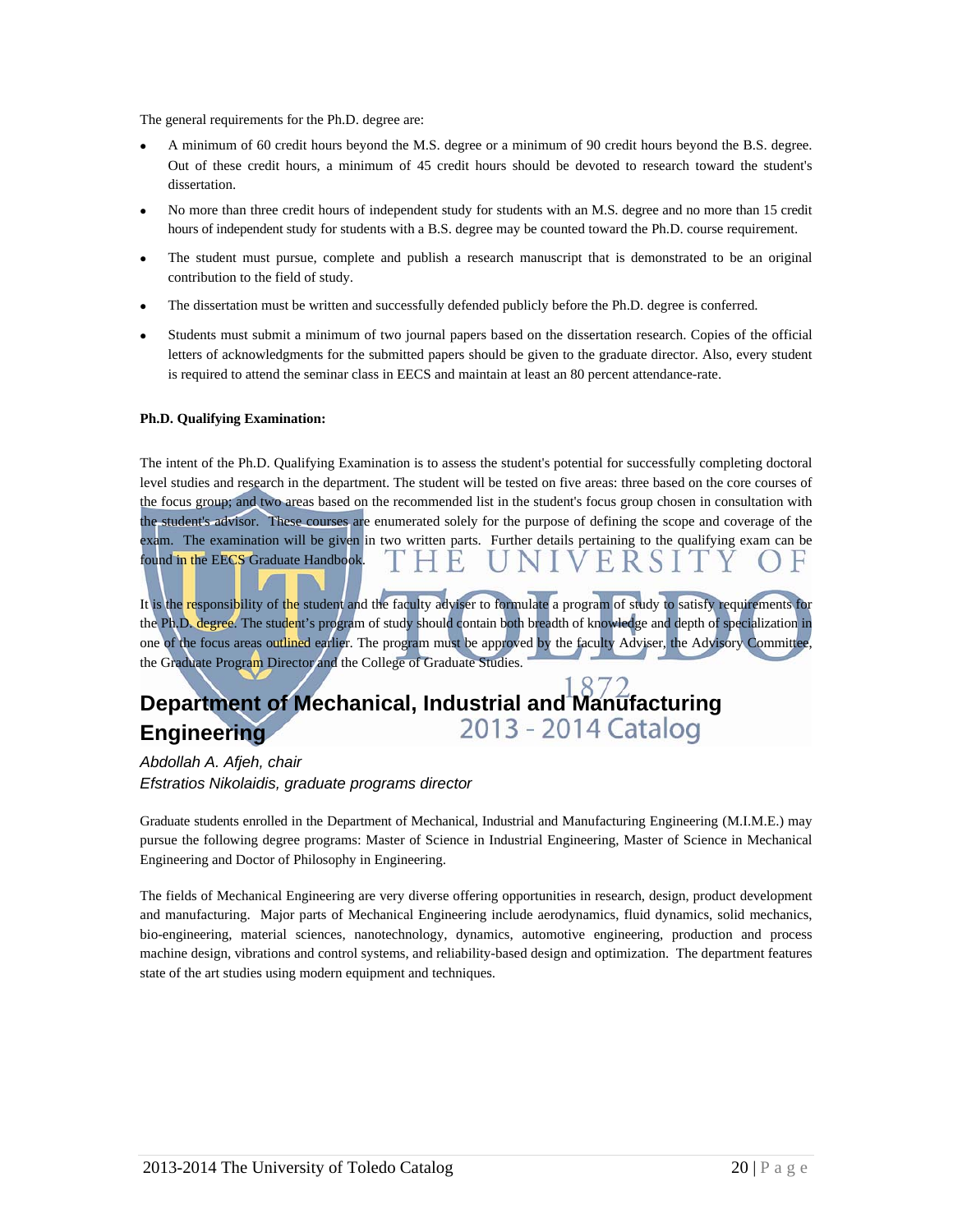### **Research Focus Areas**

The current research of the department focuses on the following areas:

- **Computational and Experimental Thermal Sciences:** The computational and experimental thermal science research focus group encompasses broad research activities. These include research in such areas as alternative energy, computational fluid dynamics and heat transfer, tribology, flow stability and transition, vortex dynamics, drag reduction, small and medium engine turbines, microgravity flows, thermal systems simulation, biofluid flow dynamics, turbulent boundary layer characterization, experimental methods using hot wire/film anemometry, laser Doppler velocimetry, particle image velocimetry, flow visualization techniques, and thin film heat flux gauge research. **C. Sheng** (coordinator), A. Afjeh, S. Cioc, D.R. Hixon, T. Ng, D. Oliver.
- **Materials, Mechanics and Design:** The objectives of the materials, mechanics and design focus group are to conduct research that will advance the engineering knowledge base and lead to new processes and products in the broad areas of mechanical systems, dynamic systems and control, mechanical behavior of materials and mechanical design. More specifically, the research thrust of this group includes but is not limited to the dynamic behavior and control of mechanisms, machines, mechanical systems, processes, structures and smart material systems, including MEMS, biomechanics, design methodology, fatigue and fracture mechanics, machine dynamics, noise and vibration analysis and control, solid modeling and vehicle dynamics. **L. Berhan** (coordinator), M. Elahinia, A. Fatemi, M. S. Hefzy, G. Naganathan, E. Nikolaidis, M. Pourazady, P. White, H. Zhang.
- **Manufacturing and Systems:** The manufacturing and systems focus group emphasizes solving manufacturing problems. Example problems include development of processes for products, basic understanding of metal forming and cutting, design of assembly systems, and improving the environmental impact of industry. A key aspect of this group is the blend of practical plant expertise with the benefits of computational technologies, including computer-aided design and manufacturing. Processes are understood from a "hands-on" perspective and expanded through theoretical defining models. Engineering materials are studied throughout their life cycle, from raw material acquisition, product creation and usage, remanufacturing, recycling and final material disposal. Key expertise within this group includes internationally recognized faculty in rapid prototyping, process engineering, grinding and abrasives engineering, facilities planning and modeling, and environmentally conscious design and manufacturing. **S. Bhaduri** (coordinator), M. Franchetti, A.H. JayatissaI. Marinescu, H. Zhang.

# **Master of Science Programs**

# 2013 - 2014 Catalog

Applicants must hold a bachelor of science in mechanical or industrial engineering, or a closely related field, from an accredited engineering program. If the baccalaureate is in a non-engineering or science area, students may be required to complete prerequisite courses without graduate degree credit. The master of science degree program may be pursued with thesis and non-thesis options.

- 1. **Master of science degree with thesis option:** The plan of study must include 30 hours of graduate work selected from those approved for graduate study (5000 level or above). A minimum of 12 hours of course work must be in the student's focus area of study. This option requires a minimum of nine hours of thesis credit.
- 2. **Master of science degree with non-thesis options:**
	- a. **Master of science degree with project option:** Students are required to complete 30 credit hours at the graduate level, including six hours of master of science project under the supervision of a M.I.M.E. faculty member. The project option must be approved by the M.I.M.E. departmental chair or the graduate program director. Students are required to submit a professional, written project report to the department after due approval by the faculty adviser. The project report will then be logged and archived in the department as a technical report.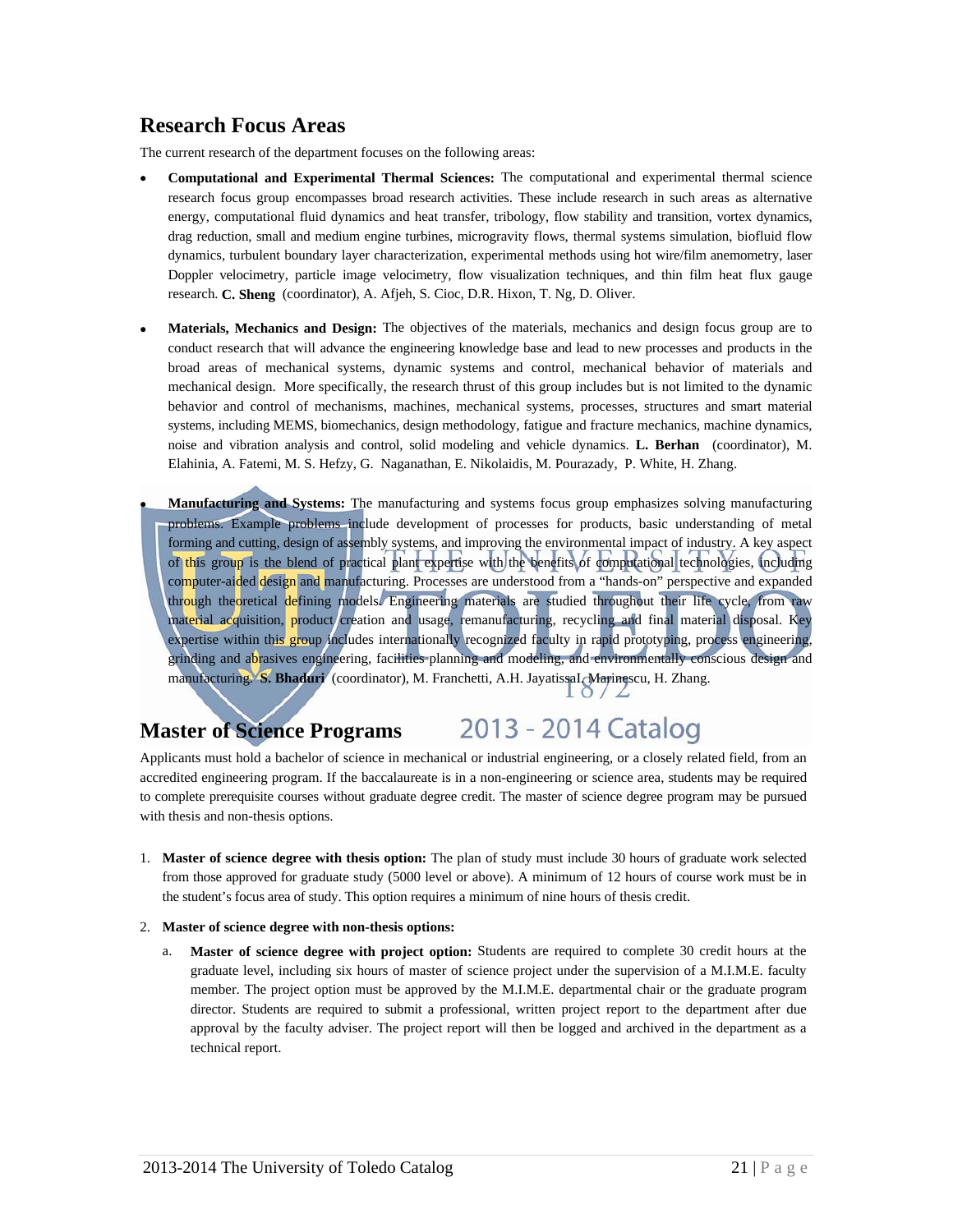b. **Master of science degree with course work-only option:** Students are required to complete a minimum of 36 credit hours of graduate level course work as specified by the department. This option has to be approved by the M.I.M.E. department chair or graduate program director.

The majority of a student's course work for all of the options will normally be from M.I.M.E. courses. Three or more hours of the course work must be from approved courses in advanced mathematics. An individual student may be required to complete more than the required minimum hours to satisfy prerequisite deficiencies specified as provisional admission conditions and/or to fulfill educational requirements of the program as specified by the adviser or department.

In addition to the above requirements, all students are required to enroll and/or participate in a graduate seminar (MIME 6930 or equivalent) each semester. The department may specify additional credit or non-credit requirements for satisfactory completion as well as enhancement of degree objectives. The plan of study for the master of science degree must be filed before 16 hours of academic course work has been completed. For full-time students, this normally will require that the plan of study be filed before registration for the second term.

For transfer credit, students should refer to the general policies of the College of Graduate Studies.

# **Doctoral Degree Program**

A satisfactory doctoral degree plan is developed jointly by the student and the dissertation adviser, subject to the approval of the department chair or graduate program director.

A minimum of 15 credit hours of regular departmental courses taken for a letter grade beyond the M.S. degree is required for the doctoral degree program. Twelve credit hours must be departmental courses. Students entering the direct doctoral program with a bachelor's degree must complete 45 credit hours, of which 27 are regular departmental courses beyond their bachelor's degree, and at least 21 credit hours must be at the 6000/8000 level. Up to six project credits may be counted toward the 45 credit hours of regular, letter-grade course work. All required courses are at the advanced graduate level as determined by the department. Other courses taken may include courses not listed as departmental courses, independent study courses, and courses taken S/U. 1872

In addition to the above course requirements, all students are required to enroll and participate in a graduate seminar (MIME 8930 or equivalent) each semester. The department, for satisfactory completion as well as enhancement of degree objectives, may specify additional credit or non-credit requirements.

For transfer credit, students should refer to the general policies of the College of Graduate Studies.

### **Doctoral Degree Candidacy**

Doctoral candidacy requires satisfactory performance in the doctoral qualifying examination, filing an approved doctoral program plan, selection of an academic adviser, formation of a doctoral dissertation committee and maintaining good academic performance as specified in the M.I.M.E. department Graduate Student Handbook.

When the above requirements have been met, the student may file his/her application for doctoral candidacy. The department requires that the application be filed within one year of the time the doctoral qualifying examination is passed. Doctoral students must have established candidacy for the doctoral degree before presenting and defending dissertation research.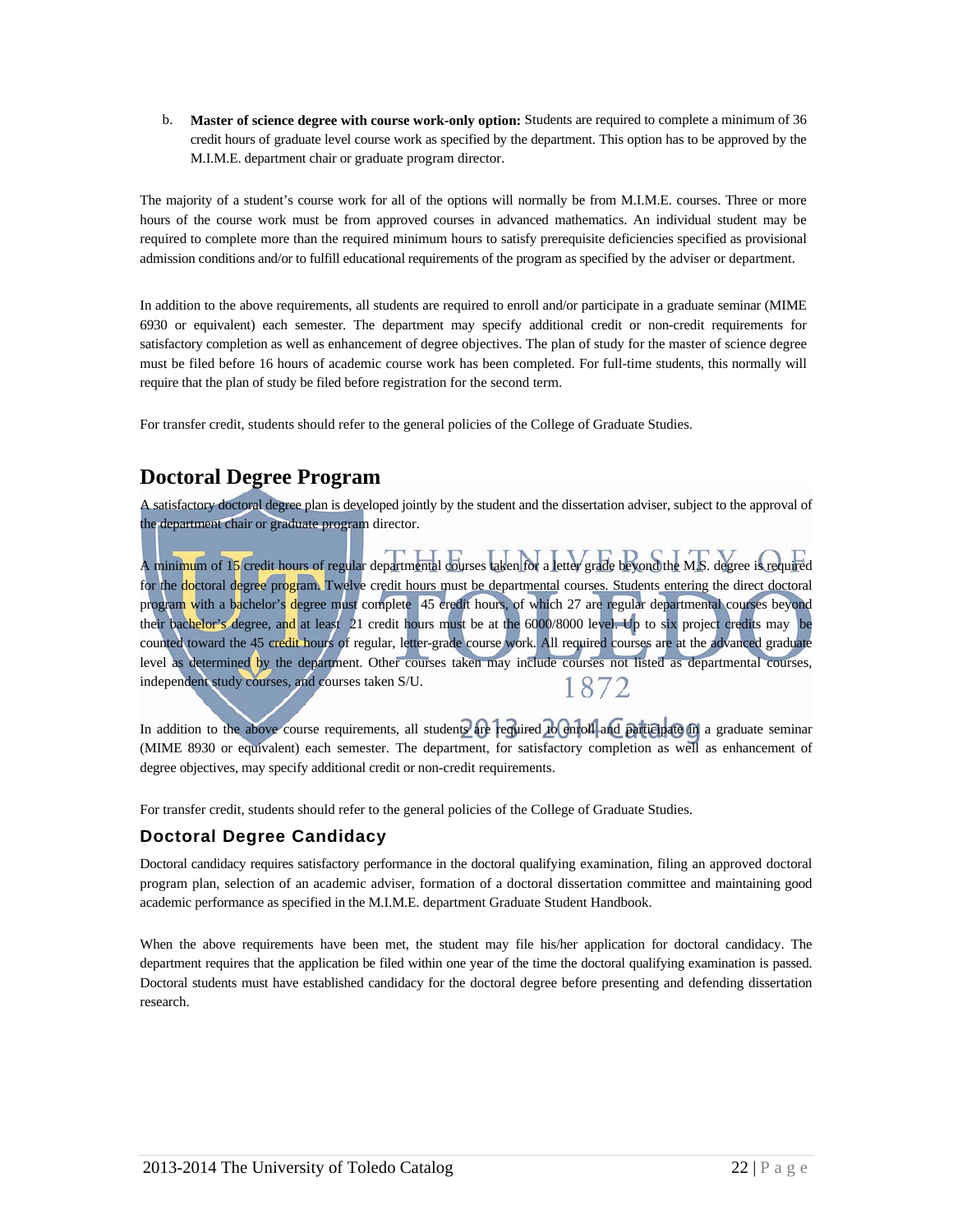### **Doctoral Dissertation**

After the student and the adviser have agreed on a dissertation topic, the student must write a dissertation proposal. The student will present the proposal to the doctoral dissertation committee and successfully defend his/her dissertation proposal.

The doctoral dissertation committee must consist of at least five members. The chair of the committee will be the candidate's principal adviser. The other members usually will be the co-adviser (if any), faculty members or experts in a related field, with at least one committee member outside the department. The signatures of the committee on the candidate's dissertation indicate approval of the dissertation research and represent the final certification of its adequacy.

# **Department of Engineering Technology**

*,Allen Rioux, chair William T (Ted) Evans, program director* 

The department of Engineering Technology administers the College of Engineering's practice oriented on-line Master's of Science in engineering with a concentration in general engineering program. This engineering master's degree program is intended for students who are full-time employees seeking the master's degree to facilitate career advancement or achievement of personal educational goals. To accommodate students who are full-time employees, course work for this degree program may be taken online via distance learning or as traditional on-campus courses.

### **Master of Science in Engineering Degree Requirements**

The part-time master of science in engineering program requires 24 hours of approved graduate-level course work and a six-hour, work-related project, for a total of 30 credit hours. The student is expected to meet the following general requirements:

- Nine hours of engineering core courses to establish a common foundation in engineering. These courses include Management of Projects and Technological Innovation (CHEE 6700), Applied Probability and Statistics In Engineering (GNEN5700), and Applications of Engineering Analysis ( GNEN 5500). The engineering core courses are designed to update computer analysis skills, provide a background in applied statistics and to furnish tools for the management of projects and technological innovation. The student may opt to take only one of the two GNEN courses (GNEN 5500 and GNEN 5700) and take an additional engineering elective.
- Nine hours of business core courses that cover introduction to financial and managerial accounting, analysis of manufacturing and service systems, and business, government and society. These courses include Analysis of Manufacturing and Service Systems (OPMT 5520), Business: Government and Society (BLAW 6100) or Leading Through Ethical Decision Making (MGMT 6100), and Financial and Managerial Accounting (ACCT 5000). The business core is intended to acquaint engineers, scientists and technologists with financial, managerial, and social issues that can help the engineer succeed in today's marketplace. The student may opt to take only two of the three courses in the business core and enroll in an additional engineering elective.
- Six to twelve hours of engineering elective courses to support the student's focus area. Each elective course is worth three credit hours, so two courses are required. Graduate offerings in the bioengineering, chemical and environmental engineering, civil engineering, electrical engineering and computer science, general engineering , or mechanical, industrial and manufacturing engineering departments are eligible for selection as electives.
- Six credit hours of a work-related project (GNEN 6920). The topic and other specifics of the project require prior approval of the program director and should include approval and cooperation of the employer.
- 30 credit hours total.